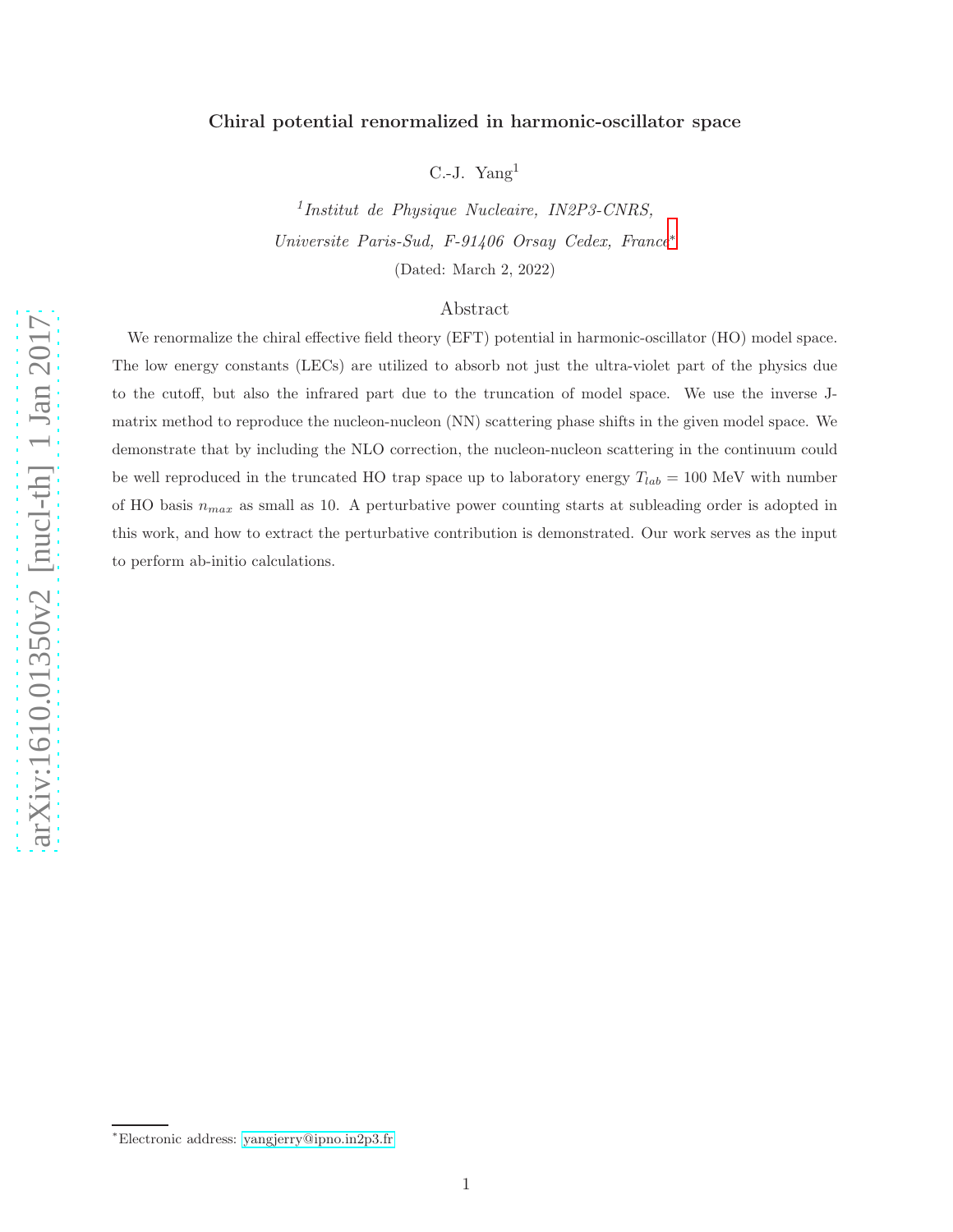### I. INTRODUCTION

With the development of computational power and technique, the input of ab-initio calculation—NN interaction—has became the one of the main uncertainties in the few- and manybody calculations. Due to the fact that calculations needed to be performed within a model space, an effective and model-independent NN potential which converges fast enough within the model space is required. Except for Fadeev-like approaches and, e.g., the Monte-Carlo techniques and in general ab initio nuclear reaction approaches that use wave functions with proper boundary conditions—which only involves the ultraviolet cutoff—the model space is usually truncated in both the ultraviolet  $(\Lambda)$  and infrared  $(\lambda)$  scales. Therefore, before trusting the results one has to check carefully the convergent pattern with respect to  $\Lambda$  and  $\lambda$ .

In the past two decades, interaction deduced from effective filed theory (EFT)[\[1](#page-11-0)[–10\]](#page-12-0) has been developed and significant efforts has been spent on the goal of providing good and model-independent description of data. The bare NN interaction obtained in the continuum cannot be directly applied into few- or many-body calculation since: (a) The model space to perform calculations usually contains both ultraviolet and infrared cutoffs. (b) Ultraviolet cutoff of the bare potential is too hard<sup>1</sup>. One common treatment is to perform an unitary transformation (such as Lee-Suzuki or similarity renormalization group (SRG)) to generate effective interactions from the bare one[\[11](#page-12-1)]. However, in addition to loosing some level of resolution—which is unavoidable when model space is reduced—the unitary transformation also generates at least one additional scale, such as the SRG flow parameter and the induced higher body force. Since the EFT power counting is usually organized in the continuum with respect to  $\Lambda$  alone, those extra cutoffs (due to  $\lambda$  and other additional scales from unitary transformation) could in principle destroy the power counting after the transformation. Without a complete check, the interaction serves as input will lose its model independent feature.

It is therefore desirable to build the effective interactions within a limited number of basis in an alternative way. The philosophy of present work is that, instead of renormalizing the interaction in the continuum first and transforming it into a given model space later, hoping to find a method of truncation (along with certain conditions) which does not affect the model-independent feature of the original interaction, one performs the renormalization directly in a given model space by

<sup>&</sup>lt;sup>1</sup> The bare potential usually has an ultraviolet cutoff which is too high for the results to converge within the limited number of basis.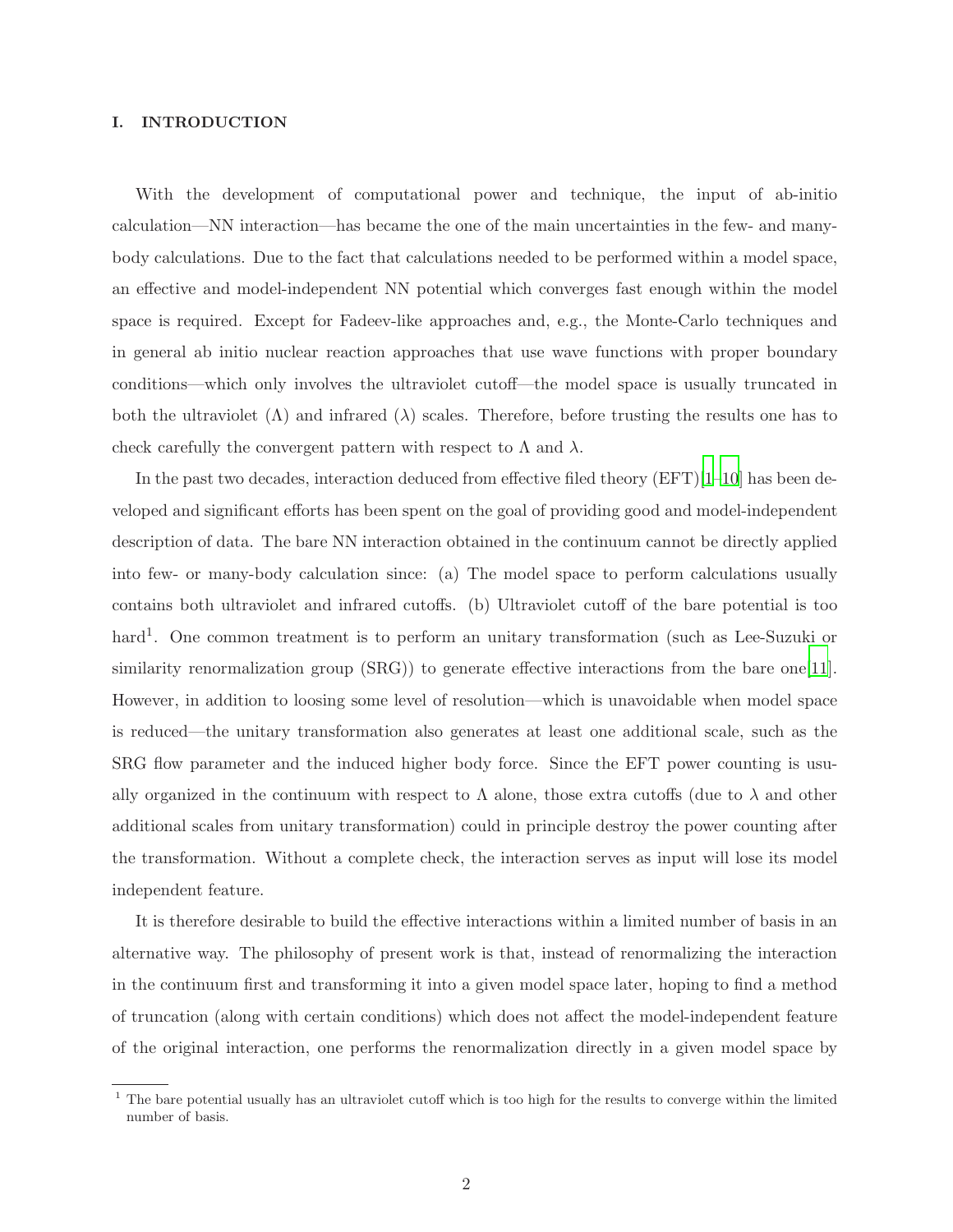utilizing the low energy constants (LECs) in the EFT.

This direction has been advocated by the Arizona group [\[12](#page-12-2)[–18](#page-12-3)], where the pionless potential is direct renormalized in a given HO space with or without a physical trap. The use of the physical trap allows one to connect the phase shifts  $(\delta)$  to eigenvalues of matrix element by Busch formula [\[19](#page-12-4), [20\]](#page-12-5). Similar applications to bosonic system is carried out in Ref.[\[21](#page-12-6)]. An alternative approach is to adopt the J-matrix formalism to relate  $\delta$  to the eigenvalues [\[22](#page-12-7)]. Finally, an approach which deduces the potential through Bloch-Horowitz equation—the HO-based effective theory (HOBET)—is also explored[\[23](#page-12-8), [24\]](#page-12-9).

In this work the harmonic oscillator (HO) basis is adopted. We construct the chiral EFT interaction directly in a given model space without the HO trap. Similar to Ref.[\[22](#page-12-7)], the renormalization of the EFT interaction under the given infrared cutoff  $\lambda$  and ultraviolet cutoff  $\Lambda$  is done through the inverse scattering J-matrix method[\[25](#page-12-10)[–27\]](#page-12-11), which enables a direct connection between the eigenstates in truncated HO space to the NN scattering phase shifts. The truncated model space is characterized by an ultraviolet cutoff  $\Lambda \sim \sqrt{M(N_{max} + 3/2)\hbar\omega}$  and an infrared cutoff  $\lambda \sim \sqrt{\frac{M\omega}{4(N_{max}+7/2)}}$ . Here M is the nucleon mass,  $N_{max} = 2n_{max} + l$ , with  $n_{max}$  the maximum number of shells included in the calculation and l the angular momentum quantum number,  $\omega$  is the oscillator frequency associated with the HO basis used. Note that under the condition that the ultraviolet cutoff is saturated, detail studies in Refs.[\[28](#page-12-12)[–30](#page-12-13)] suggest that  $\lambda = \sqrt{\frac{M\omega}{4(N_{max}+7/2)}}$ should be adopted, and  $\Lambda = \sqrt{M(N_{max} + 7/2)\hbar\omega}$ . A comparison between a more conservative definition  $\lambda = \sqrt{M\hbar\omega}$  and  $\lambda = \sqrt{\frac{M\omega}{4(N_{max}+7/2)}}$  can be found in Ref.[\[31\]](#page-12-14). For the purpose of our discussion here, the exact form of the infrared cutoff does not play a significant role. The main advantage of our approach is that the truncation is only controlled by two scales  $(\lambda, \Lambda)$ , and this allows a straight forward renormalization group analysis. Moreover, recent studies[\[10](#page-12-0), [32\]](#page-13-0) suggest that the subleading chiral potential cannot be included non-perturbatively, if one requires the result to be renormalization group (RG) invariant. Therefore, in this work we adopt the new power counting[\[38](#page-13-1)[–40](#page-13-2)] which treats the subleading order potential perturbatively and indicate how the perturbative treatment of chiral potential can be applied in few- and many-body calculations. Note that although the exact power counting in chiral EFT at NN sector is still an open question, our method can be applied to any arrangement of power counting.

The structure of the present work is as follows. In section II, we introduce the inverse J-matrix method. In section III, we apply the J-matrix method to the renormalization of the leading order chiral EFT potential. In section IV, we apply chiral EFT potential up to NNLO and show how to extract its perturbative contribution. Finally, we summarize our findings in section V.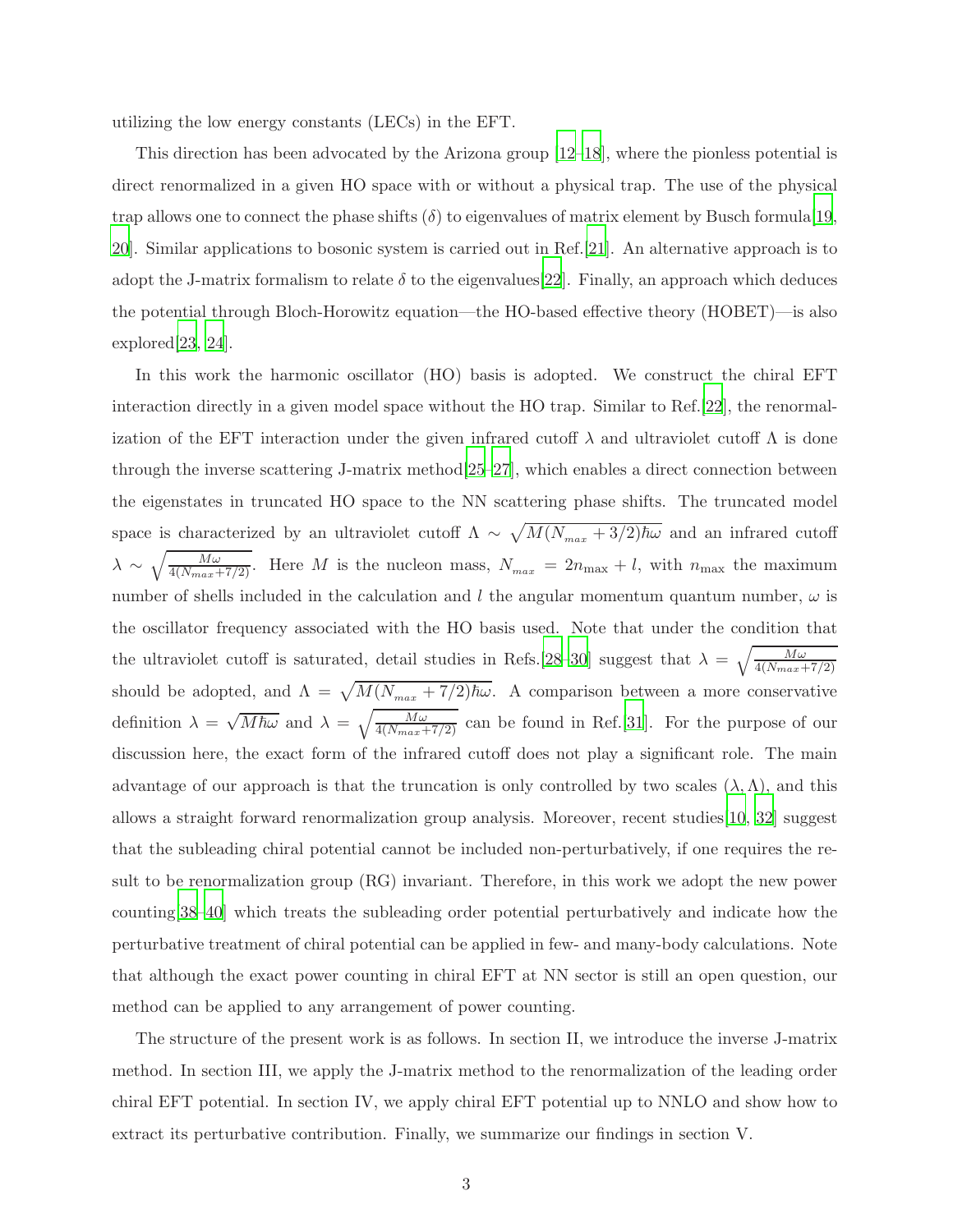#### II. J-MATRIX METHOD

The J-matrix method was initially derived in atomic physics[\[33](#page-13-3)], and later in nuclear physics using harmonic oscillator basis[\[34](#page-13-4), [35](#page-13-5)]. The main idea is to expression the asymptotic scattering wavefunction in terms of infinite series of a chosen basis. In the following we just provide the necessary formula used in our calculation. A more detail derivation can be found in Ref.[\[25\]](#page-12-10).

The Schrödinger equation reads:

$$
H\Psi = \left(-\frac{\nabla^2}{2\mu} + V\right)\Psi = E\Psi.
$$
\n<sup>(1)</sup>

Here  $\mu = M/2$  is the reduced mass of the NN system and V represents the NN potential.

After partial-wave decomposition, the radial part of wavefunction can be expanded in HO basis:

$$
\Psi_l(r) = \frac{u_l(r)}{r} = \sum_{n=0}^{n_{max}} c_{nl} \phi_{nl}(r).
$$
\n(2)

Here  $l$  denotes the angular momentum quantum number,  $c_{nl}$  are constants and we have truncated the model space to  $n_{\text{max}}$  shells. The HO wavefunction  $\phi_{nl}(r)$  reads

$$
\phi_{nl}(r) = (-1)^n [2\pi \Gamma(l+3/2)]^{-1/2} b^{-3/2} [L_n^{(l+1/2)}(0)]^{-1/2} \left(\frac{r}{b}\right)^l \exp\left[-\frac{r^2}{2b^2}\right] L_n^{(l+1/2)}\left(\frac{r^2}{b^2}\right),\tag{3}
$$

with  $b = \frac{1}{\sqrt{a}}$  $\frac{1}{\mu\omega}$ ,  $L_n^{(\alpha)}$  the generalized Laguerre polynomial.  $\phi_{nl}(r)$  satisfies

$$
\int_0^\infty \phi_{nl}^2(r) 4\pi r^2 dr = 1,
$$
  
\n
$$
(2n + l + \frac{3}{2})\omega = \int_0^\infty \phi_{nl}(r) \left[ \frac{1}{2\mu} \left( -\frac{1}{r} \frac{d^2}{dr^2} r + \frac{l(l+1)}{r^2} \right) + \frac{1}{2} \mu r^2 \omega^2 \right] \phi_{nl}(r) 4\pi r^2 dr.
$$

The maximum accessible energy in the model space is characterized by the ultraviolet cutoff  $\Lambda =$  $\sqrt{M(2n_{max} + l + 3/2)\hbar\omega}.$ 

The kinetic energy under HO basis reads

$$
T_{n,n-1}^l = -\frac{1}{2}\sqrt{n(n+l+1/2)},\tag{4}
$$

$$
T_{n,n}^l = \frac{1}{2}(2n + l + 3/2),\tag{5}
$$

$$
T_{n,n+1}^l = -\frac{1}{2}\sqrt{(n+1)(n+l+3/2)},\tag{6}
$$

$$
T_{n,m}^l = 0 \text{ (for } |n-m| \ge 2). \tag{7}
$$

For the potential, we adopt the momentum space form, and one has

$$
V_{ll'}(r,r') = \frac{2}{\pi} \int_0^\infty k^2 dk \int_0^\infty p^2 dp j_l(kr) V_{ll'}(k,p,\Lambda) j_{l'}(pr'),\tag{8}
$$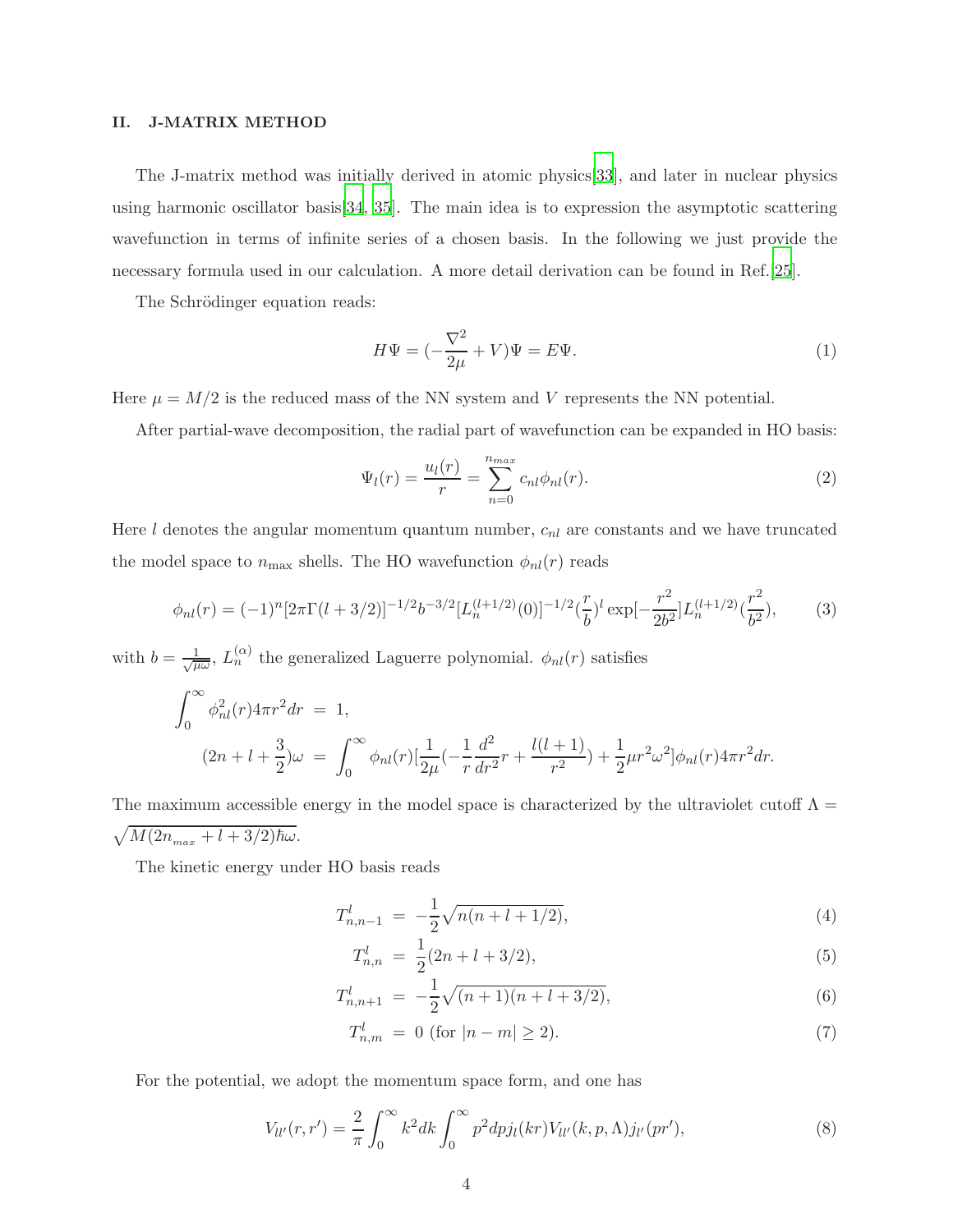where  $l(l')$  represents the angular momentum quantum numbers. The momentum space potential is given by

<span id="page-4-2"></span>
$$
V_{ll'}(k, p, \Lambda) = \left[V_{ll'}^{LR}(k, p) + V_{ll'}^{SR}(k, p)\right] R(k, p, \Lambda),\tag{9}
$$

where the superscript LR (SR) denotes the long- (short-) range part of the potential.  $R(k, p, \Lambda)$ is a regulator, and in this work we adopt

$$
R(k, p, \Lambda) = \exp\left(-\frac{p^4 + k^4}{\Lambda^4}\right). \tag{10}
$$

Once the coordinate space representation  $V_{ll'}(r,r')$  is obtained, the matrix element of Hamiltonian  $H_{ll'}$  reads:

<span id="page-4-3"></span>
$$
\langle H_{ll'} \rangle_{nm} = T_{n,m}^{ll'} + \int_0^\infty 4\pi r^2 dr \int_0^\infty 4\pi r'^2 dr' \phi_{nl}(r) V_{ll'}(r,r') \phi_{ml'}(r'), \tag{11}
$$

with

$$
T_{n,m}^{l\neq l'} = 0.\tag{12}
$$

Moreover, due to the special property of the HO potential, one can further simplify the above equation into:

<span id="page-4-0"></span>
$$
\langle H_{ll'} \rangle_{nm} = T_{n,m}^{ll'} + \frac{2}{\pi} \int_0^{\Lambda_c} k^2 dk \int_0^{\Lambda_c} p^2 dp \phi_{nl}(k) V_{ll'}(k, p, \Lambda) \phi_{ml'}(p) \tag{13}
$$

$$
= T_{n,m}^{ll'} + V_{n,m}^{ll'},\tag{14}
$$

where  $\phi_{nl}(k)$  has the same form as  $\phi_{nl}(r)$ , with r replaced by k and  $b = \sqrt{\mu \omega}$ . The energy spectrum,  $E_n$ , can be obtained by diagonalizing  $H_{ll'}$  (for coupled-channels, all possible  $ll'$  need to be included). Note that although the regulator  $R(k, p, \Lambda)$  alone is sufficient for the integral to converge, we also impose an additional sharp cutoff  $\Lambda_c$  (which is set to  $\Lambda_c = \Lambda + 200$  MeV throughout this work) in Eq. [\(13\)](#page-4-0) just to reduce the numerical task. The ultraviolet property of the potential is majorly determined by the intrinsic cutoff  $\Lambda$ .

The key of connecting the NN scattering phase shifts to  $E_n$  is to evaluate the potential  $\lt$  $V_{ll'} >_{nm}$  up to  $n = m = n_{max}$ , but keep the size of kinetic part to infinity. Then formula connecting the asymptotic wavefunction to scattering phase shift can be shown to have the following form:

<span id="page-4-1"></span>
$$
\tan \delta(E) = -\frac{S_{n_{max}l}(E) - G_{n_{max}n_{max}} T_{n_{max}n_{max}+1}^l S_{n_{max}+1,l}(E)}{C_{n_{max}l}(E) - G_{n_{max}n_{max}} T_{n_{max}+1}^l C_{n_{max}+1,l}(E)},
$$
(15)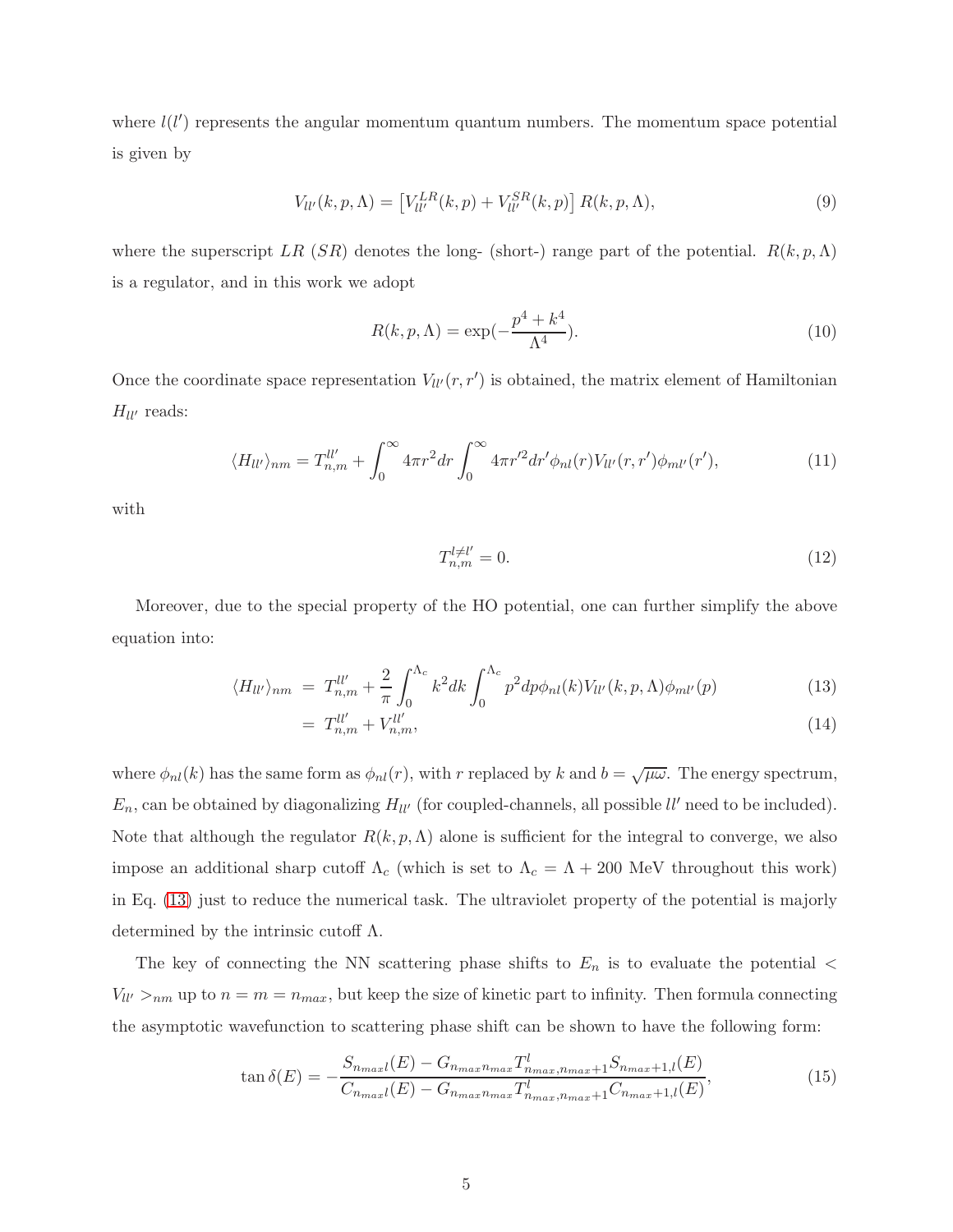with

<span id="page-5-0"></span>
$$
S_{nl}(E) = \sqrt{\frac{\pi b n!}{\Gamma(n+l+3/2)}} \left(\frac{2E}{\omega}\right)^{\frac{l+1}{2}} \exp\left[-\frac{E}{\omega}\right] L_n^{l+1/2} \left(\frac{2E}{\omega}\right),\tag{16}
$$

$$
C_{nl}(E) = \sqrt{\frac{\pi b n!}{\Gamma(n+l+3/2)}} \frac{(\frac{2E}{\omega})^{-l/2}}{\Gamma(-l+1/2)} \exp[-\frac{E}{\omega}]\Phi(-n-l-1/2, -l+1/2; \frac{2E}{\omega}), \quad (17)
$$

$$
G_{nn'} = -\sum_{\lambda'=0}^{n_{max}} \frac{\langle n | \lambda' \rangle \langle \lambda' | n' \rangle}{E_{\lambda'} - E}.
$$
\n(18)

Here  $\Phi(a, b; z)$  is the confluent hypergeometric function of  $1^{st}$  kind,  $\langle n | \lambda' \rangle$  and  $E_{\lambda'}$  are eigenvector and eigenvalues of the Hamiltonian  $\langle H_{ll'} \rangle_{nm}$  truncated up to  $n = m = n_{max}$ .

For cases where two partial-waves with the same total angular momentum quantum number  $J$ couple together, the number of basis increase to  $N_{\text{max}} = n_{\text{max}}^s + n_{\text{max}}^d + 1^2$ . Note that here we have labelled the two channels as  $s$  ( $l = J - 1$ ) and  $d$  ( $l = J + 1$ ) here. Define

<span id="page-5-1"></span>
$$
\text{STr}' = -\sum_{\lambda'=0}^{N_{max}} \frac{\langle n_{\text{max}}^{\Gamma} | \lambda' \rangle \langle \lambda' | n_{\text{max}}^{\Gamma'} \rangle}{E_{\lambda'} - E},\tag{19}
$$

where  $\langle n_{\text{max}}^{\Gamma^{(\prime)}}|\lambda'\rangle$  is the  $\Gamma^{(\prime)}$ -wave component of the eigenvector. Then the relation analog to Eq. [\(15\)](#page-4-1)-[\(18\)](#page-5-0) can be obtained by solving the following equations,

<span id="page-5-2"></span>
$$
\varsigma_{ss} = \frac{\Delta_{ss}(E)}{T_{N_s,N_s+1}^s \Delta(E)},\tag{20}
$$

$$
\varsigma_{dd} = \frac{\Delta_{dd}(E)}{T_{N_d, N_d+1}^d \Delta(E)},\tag{21}
$$

$$
\varsigma_{sd} = \varsigma_{ds} = \frac{K_{sd}}{2T_{N_s, N_s+1}^s T_{N_d, N_d+1}^d \Delta(E)}.
$$
\n(22)

<span id="page-5-3"></span>
$$
\Delta_{ss}(E) = \left[ S_{n_{\text{max}}^s,s}(E) + K_{ss}(E) C_{n_{\text{max}}^s,s}(E) \right] \left[ S_{n_{\text{max}}^d+1,d}(E) + K_{dd}(E) C_{n_{\text{max}}^d+1,d}(E) \right] - K_{sd}^2(E) C_{n_{\text{max}}^s,s}(E) C_{n_{\text{max}}^d+1,d}(E), \tag{23}
$$

$$
\Delta_{dd}(E) = \left[ S_{n_{\text{max}}^s + 1, s}(E) + K_{ss}(E) C_{n_{\text{max}}^s + 1, s}(E) \right] \left[ S_{n_{\text{max}}^d, d}(E) + K_{dd}(E) C_{n_{\text{max}}^d, d}(E) \right] - K_{sd}^2(E) C_{n_{\text{max}}^s + 1, s}(E) C_{n_{\text{max}}^d, d}(E), \tag{24}
$$

$$
\Delta(E) = \left[ S_{n_{\text{max}}^s + 1, s}(E) + K_{ss}(E) C_{n_{\text{max}}^s + 1, s}(E) \right] \left[ S_{n_{\text{max}}^d + 1, d}(E) + K_{dd}(E) C_{n_{\text{max}}^d + 1, d}(E) \right] - K_{sd}^2(E) C_{n_{\text{max}}^s + 1, s}(E) C_{n_{\text{max}}^d + 1, d}(E). \tag{25}
$$

<sup>2</sup> Both s and d channel runs from 0 to  $n_{\text{max}}^{s,d}$ , so  $N_{\text{max}} = n_{\text{max}}^s + n_{\text{max}}^d + 1$ .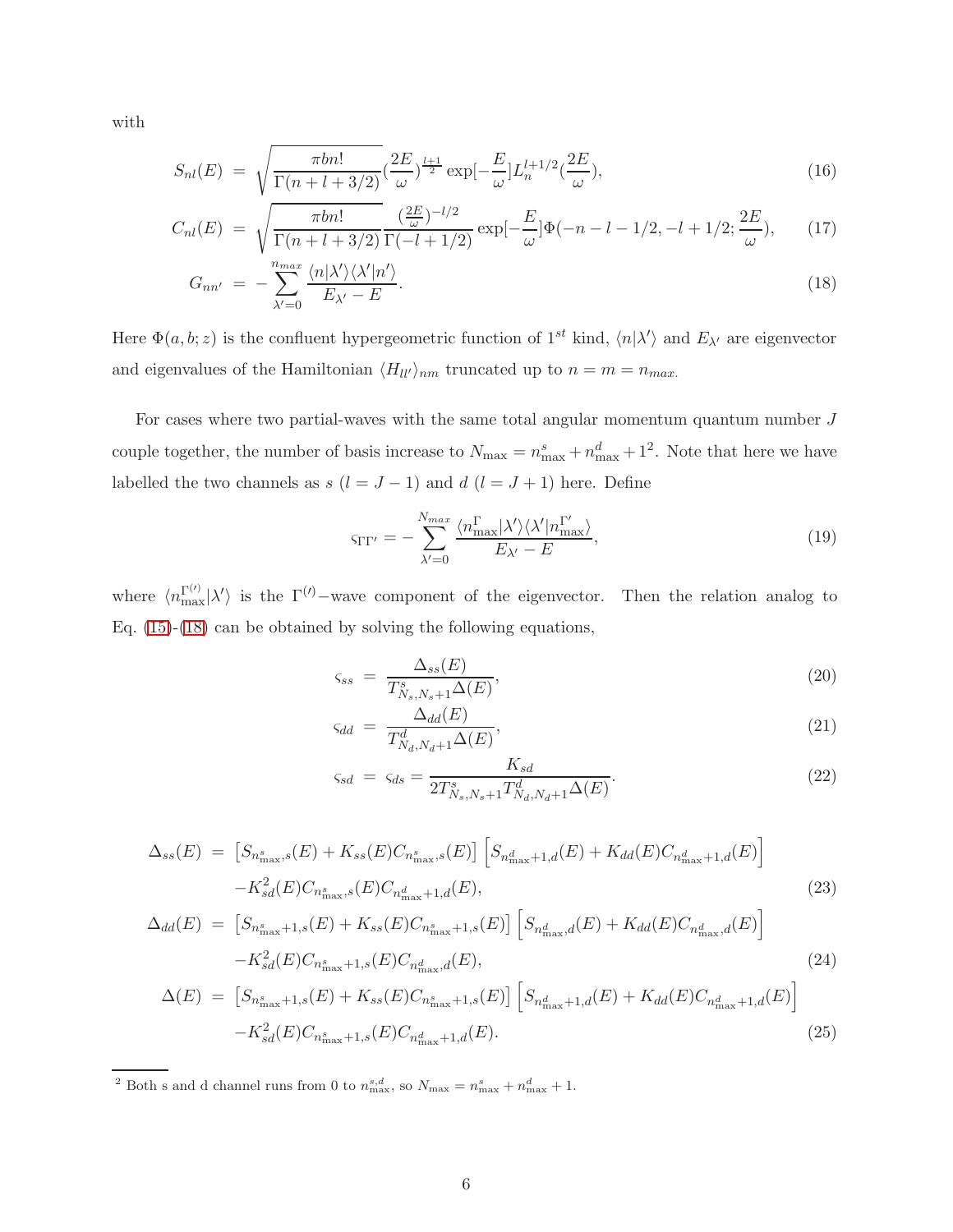|                  | $\mathcal{O}(1)$ OPE, $C_{^1S_0}$ , $\begin{pmatrix} C_{^3S_1} & 0 \\ 0 & 0 \end{pmatrix}$ , $C_{^3P_0}p'p$ , $\begin{pmatrix} C_{^3P_2}p'p & 0 \\ 0 & 0 \end{pmatrix}$                                                                                                                                   |
|------------------|-----------------------------------------------------------------------------------------------------------------------------------------------------------------------------------------------------------------------------------------------------------------------------------------------------------|
| $\mathcal{O}(Q)$ | $D_{^{1}S_{0}}(p'^{2}+p^{2})$                                                                                                                                                                                                                                                                             |
|                  | $D(Q^2)$ TPE0, $E_{^1S_0}p'^2p^2$ , $\begin{pmatrix} D_{^3S_1}(p'^2+p^2) & E_{\text{SD}}p^2 \ E_{\text{SD}}p'^2 & 0 \end{pmatrix}$ ,<br>$\begin{pmatrix} D_{^3P_0} \, p' p (p'^2 + p^2), \, \, p' p \begin{pmatrix} D_{^3P_2} (p'^2 + p^2) & E_{\rm PF} \, p^2 \cr E_{\rm PF} \, p'^2 & 0 \end{pmatrix},$ |
|                  | $C_{^1P_1}p'p, C_{^3P_1}p'p$                                                                                                                                                                                                                                                                              |
|                  | TPE1, $F_{1S_0}p'^2p^2(p'^2+p^2)$                                                                                                                                                                                                                                                                         |

<span id="page-6-1"></span>TABLE I: Power counting for pion exchanges, S and P-wave counterterms up to  $\mathcal{O}(Q^3)$ .  $p(p')$  is the magnitude of the center-of-mass incoming (outgoing) momentum. The two-by-two matrices are for the coupled-channels.

<span id="page-6-0"></span>
$$
K_{ss}(E) = \frac{\tan \delta_s + \tan^2 \varepsilon \tan \delta_d}{1 - \tan^2 \varepsilon \tan \delta_s \tan \delta_d},\tag{26}
$$

$$
K_{dd}(E) = \frac{\tan \delta_d + \tan^2 \varepsilon \tan \delta_s}{1 - \tan^2 \varepsilon \tan \delta_s \tan \delta_d},\tag{27}
$$

$$
K_{sd}(E) = K_{ds}(E) = \frac{\tan \varepsilon}{\cos \delta_s \cos \delta_d (1 - \tan^2 \varepsilon \tan \delta_s \tan \delta_d)}.
$$
 (28)

One first obtain  $\zeta_{ss,sd,dd}$  from the eigenvalues and eigenvectors using Eq. [\(19\)](#page-5-1), then solve for  $K_{ss,sd,dd}(E)$  in Eq. [\(20\)](#page-5-2)-[\(25\)](#page-5-3). Finally, the phase shifts  $(\delta_s, \delta_d)$  and the mixing angle  $\varepsilon$  can be solved from Eq.  $(26)-(28)$  $(26)-(28)$ .

In principle, once we have the eigenvalues and eigenvectors, the above approach allows us to obtain the phase shifts at any energy. In our approach, we adjust the LECs in our chiral potential and perform best fit of the resulting phase shifts to the Nijmegen analysis[\[36](#page-13-6), [37\]](#page-13-7).

# III. LEADING ORDER RESULTS

The leading order potential entered in Eq. [\(9\)](#page-4-2) is the one-pion-exchange potential (OPE). In this work we consider partial-waves  ${}^{1}S_{0}$ ,  ${}^{3}S_{1}$  –  ${}^{3}D_{1}$ ,  ${}^{1}P_{1}$ ,  ${}^{3}P_{0}$ ,  ${}^{3}P_{1}$ ,  ${}^{3}P_{2}$  –  ${}^{3}F_{2}$ . The associated contact terms are listed in Table [I](#page-6-1) in terms of  $O(Q^n)$ : the order where the final amplitude is summed up to. Note that for singular attractive P-waves  $({}^3P_0, {}^3P_2 - {}^3F_2)$ , the contact terms are promoted to appear one order earlier with respect to the Weinberg power counting[\[1](#page-11-0), [2](#page-11-1)]. The contact terms, when presented, are renormalized to produce best fit to the Nijmegen phase shifts at laboratory energy  $T_{lab} \le 10$  MeV. The two exceptions are the  ${}^{1}S_0$  and  ${}^{3}S_1-{}^{3}D_1$  channel, where we renormalize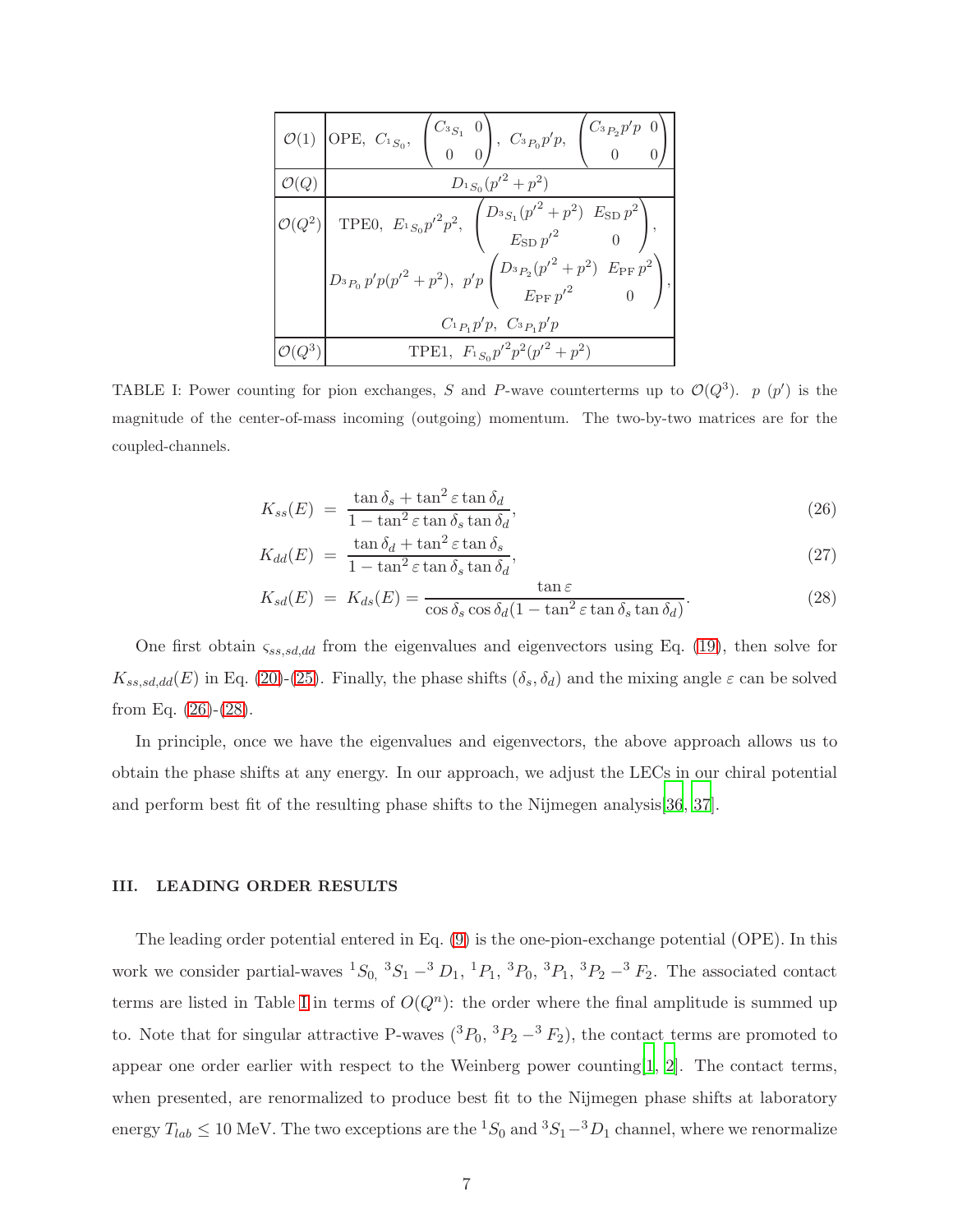to their scattering length  $a_0$ . Once renormalization is completed, we examine how well the NN scattering phase shifts could be reproduced in the truncated HO space. In Fig. [1](#page-13-8) we plot the <sup>1</sup>S<sub>0</sub> phase shift obtained with  $n_{max} = 10 - 40$  and  $\omega = 20$  MeV. The two cutoffs in Eq. [\(13\)](#page-4-0) are set to  $\Lambda_c = 800$  MeV,  $\Lambda = 600$  MeV. As one can see, with the increase of  $n_{max}$ —which implies the increase of ultraviolet cutoff the decrease of the infrared cutoff  $\lambda$ —all of the LO phase shifts converge to those obtained by solving Lippmann-Schwinger equation in the continuum.

One feature of J-matrix method can be seen in the  $n_{max} = 10$  curve in Fig[.1](#page-13-8) is the oscillatory behavior in phase shift  $\delta$ . Note that here  $\sqrt{M(N_{max} + 3/2)\hbar\omega} = 628$  MeV> 600 MeV. Thus, the model space's ultraviolet cutoff is already larger than the ultraviolet cutoff in the potential. However, the  $n_{max} = 10$  curve shows that the matrix element is still not saturated by enough number of basis to reproduce the continuum properties at all  $T_{lab}$ . This is also observed in Ref.[\[22](#page-12-7)]. In general, we found that  $\sqrt{M(N_{max} + 3/2)\hbar\omega} > R\Lambda$  is required to eliminate the oscillatory behavior, where  $R$  is a constant greater than 1. The exact value of  $R$  depends on the strength and form of interaction, we found that for OPE,  $R \sim 2.3$  We note that this feature is not linked to the infrared cutoff, as one can increase  $\omega$  to 120 MeV and use the same  $n_{max}$ —which increase ultraviolet and infrared cutoff at the same time—to eliminate the oscillatory phase shift. This is shown by the curve with plus sign in Fig[.1.](#page-13-8)

In order to have a further look of the problem, we insert a physical HO-trap  $(\frac{1}{2}\mu r^2\omega^2)$  into the Hamiltonian. Eq. [\(11\)](#page-4-3) then becomes

$$
\langle H_{ll'} \rangle_{nm} = T_{n,m}^{ll'} + \frac{1}{2} \mu r^2 \omega^2 + \int_0^\infty 4\pi r^2 dr \int_0^\infty 4\pi r'^2 dr' \phi_{nl}(r) V_{ll'}(r, r') \phi_{ml'}(r') \tag{29}
$$

$$
= \delta_{ll'}\delta_{nm}(2n+l+\frac{3}{2})\omega + \int_0^\infty 4\pi r^2 dr \int_0^\infty 4\pi r'^2 dr' \phi_{nl}(r) V_{ll'}(r,r')\phi_{ml'}(r'). \tag{30}
$$

Here for  $V_{ll'}$  we insert the same LO potential renormalized by the J-matrix method. Then Busch formula can then be adopted to extract the phase shift. The result is presented in Fig[.2.](#page-14-0) As one can see, the phase shift obtained by J-matrix method  $(\delta_{J-matrix})$  oscillates around the one obtained by Busch formula ( $\delta_{busch}$ ). For every c.m. energy  $E_{cm} \sim 2\omega$  ( $T_{lab} = 2E_{cm}$ ), one cycle of oscillation is completed. To show this is not a coincident, we increase the intrinsic cutoffs of potential to  $\Lambda_c = 1000 \text{ MeV}$ ,  $\Lambda = 800 \text{ MeV}$  and present the same comparison in Fig[.3.](#page-14-1) Fig[.2](#page-14-0) and [3](#page-14-1) confirm that the oscillatory phase shift given by J-matrix method is an artifact of using (not enough) HO-basis to represent continuum properties. The phase shift between the two intervals just cannot be trusted. Therefore, in J-matrix method without sufficient combination of  $N_{max}$  and

 $3$  We observed that the factor  $R$  increases for coupled-channels and more singular potentials.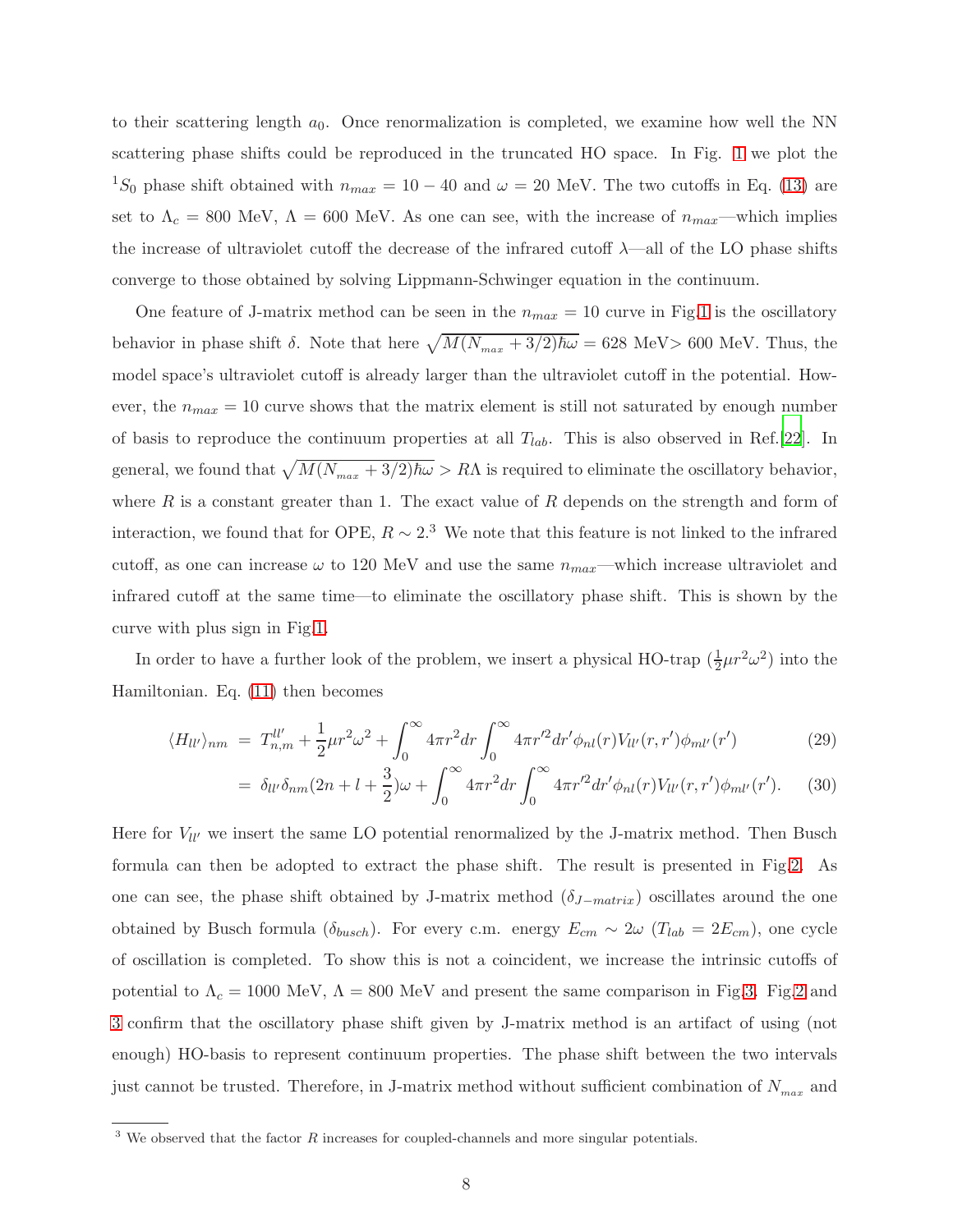$\omega$ , one needs to carefully choose the energies where the renormalization is performed. Otherwise, additional error would appear due to adopting un-trustable  $\delta_{J-matrix}(E)$  in the renormalization procedure.

The effect of  $\sqrt{M(N_{max} + 3/2)\hbar\omega} < R\Lambda$  appears to be less problematic for bound-state-related properties. In Fig[.4](#page-15-0), we compare the  ${}^{3}S_{1}$  phase shift with the LEC fixed by the scattering length  $a_0 = 5.4$  fm to the one fixed by and the deuteron binding energy  $E_b = -2.225$  MeV. From the converge pattern  $n_{max} = 8$  to  $n_{max} = 16$ , one clearly sees that the oscillation is more centralized to its final converged value  $(n_{max} = 16$  curve) in the right panel of Fig[.4](#page-15-0) than in the left panel. This shows that bound state indeed acts as one of the energies where  $\delta_{busch}(E) = \delta_{J-matrix}(E)$ .

The role of the additonal cutoff  $\Lambda_c$  in Eq. [\(13\)](#page-4-0) is just to provide the numerical definiteness. We have verified that the phase shifts presented above are almost unchanged (relative difference  $< 1\%$ ) by replacing the above  $\Lambda_c$  (800 MeV or 1000 MeV) by  $\Lambda_c \to \infty$ .

The  ${}^{3}D_1$ ,  $\varepsilon_1$  and p-waves phase shifts are shown in Fig. [5.](#page-16-0) They present similar converge pattern as shown in S-waves.

In Fig. [6](#page-17-0) and Fig. [7,](#page-18-0) we plot the phase shifts generated by LO potential with larger intrinsic cutoffs, i.e.,  $\Lambda_c = 1000 \text{ MeV}$ ,  $\Lambda = 800 \text{ MeV}$ . Here we demonstrate that by increasing  $\omega = 120 \text{ MeV}$ , the convergence can be reached with a much lower  $n_{max}$ . This is due to that: (a) the ultraviolet part of the potential is saturated with smaller  $n_{max}$ ; (b) the oscillatory behavior is reduced at the same time for larger  $\omega$ . In most of the channels,  $n_{max} = 8$  is enough to reach convergence. Meanwhile, the mixing angle  $\varepsilon_1$  and those singular attractive P-waves  $({}^3P_0$  and  ${}^3P_2-{}^3F_2)$  require a higher  $n_{max} (= 16)$  to reach convergence. Note that for  $n_{max} = 8$ ,  $\sqrt{M(N_{max} + 3/2)\hbar\omega} \sim 1385$ MeV, which already exceeds the intrinsic ultraviolet cutoffs in the potential. Therefore the rate of convergence in these channels  $(\epsilon_1, {}^3P_0$  and  ${}^3P_2 - {}^3F_2)$  appears to be more sensitive to the residue-infrared-cutoff-dependence—the remaining cutoff dependence after using contact terms to renormalize both the short- and long-range physics.

#### IV. PERTURBATIVE TREATMENT

#### A. Treatment for subleading potentials

If one follows Weinberg power counting, all potentials are added up and treated nonperturbatively. The renormalization would follow exactly the same procedure as the LO performed in the previous section. However, in order to achieve renormlization group (RG) invariant at arbi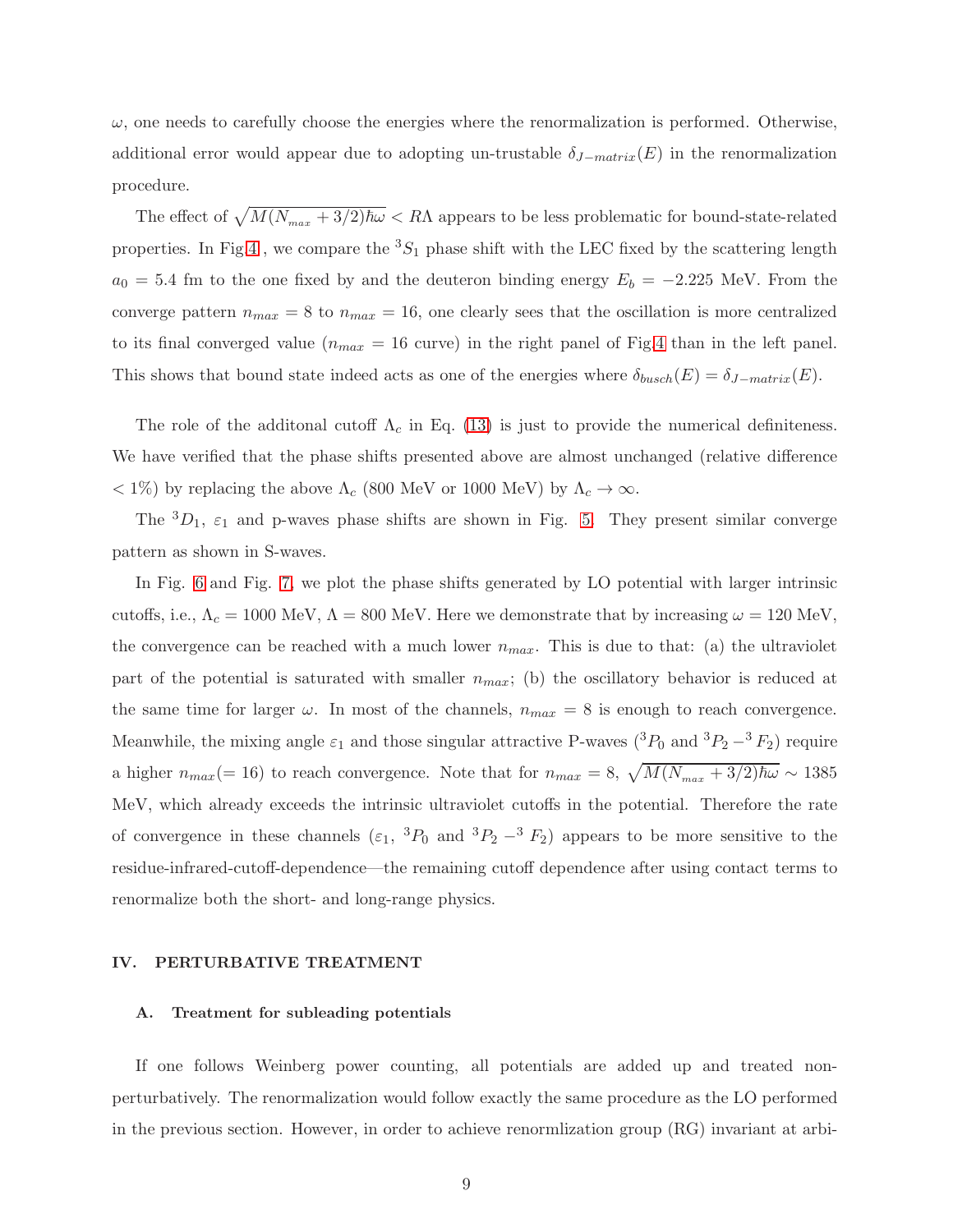trary high  $\Lambda_a$ , it is shown that at least some of the subleading chiral potential needed to be added perturbatively[\[38](#page-13-1)[–41](#page-13-9)]. Here we adopt the new power counting proposed in Ref.[\[40](#page-13-2)], with contact terms listed in Table [I.](#page-6-1) Starting from next-to-leading order (NLO), the potentials are treated perturbatively. The Hamiltonian we want to solve then has the form

$$
H = H_{LO} + V^{(1)} + V^{(2)} + \dots,\tag{31}
$$

where  $H_{LO} = H_0 + V_{LO}$  is the part to be iterated to all order, and the rest  $(V^{(1)} + V^{(2)} + ...)$  are to be treated as perturbation. Here the superscript denotes the order in perturbation theory where the potential enters.

The corresponding wavefunction and energy are:

$$
\Psi = \Psi_{LO} + \Psi^{(1)} + \Psi^{(2)} + ..., \tag{32}
$$

$$
E = E_{LO} + E^{(1)} + E^{(2)} + \dots
$$
\n(33)

In perturbation theory one has to solve:

LO  $(E_{LO})$ :

$$
(H_{LO} - E_{LO})\Psi_{LO} = 0\tag{34}
$$

NLO  $(E^{(1)})$ :

$$
(H_{LO} - E_{LO})\Psi^{(1)} = (E^{(1)} - V^{(1)})\Psi_{LO}
$$
\n(35)

NNLO  $(E^{(2)})$ :

$$
(H_{LO} - E_{LO})\Psi^{(2)} = (E^{(2)} - V^{(2)})\Psi_{LO} + (E^{(1)} - V^{(1)})\Psi^{(1)}
$$
\n(36)

However, the above is difficult to deal with, especially when the basis-state grows, as each higher order correction demands accurate information from all eigen-states at previous order. Moreover, the above procedure is difficult for the implement into few- and many-body calculation.

A better way to perform the perturbative calculation is to associate a small parameter  $\sigma^v$  to  $V^{(v)},$ 

<span id="page-9-0"></span>
$$
H(v, \sigma) = H_{LO} + \sigma V^{(1)} + \sigma^2 V^{(2)} + \dots + \sigma^v V^{(v)},
$$
\n(37)

where  $v$  denotes order of truncation. The perturbative solution, which is the one we would like to extract, is

<span id="page-9-1"></span>
$$
E(v) = E_{LO} + E^{(1)} + E^{(2)} + \dots E^{(v)}.
$$
\n(38)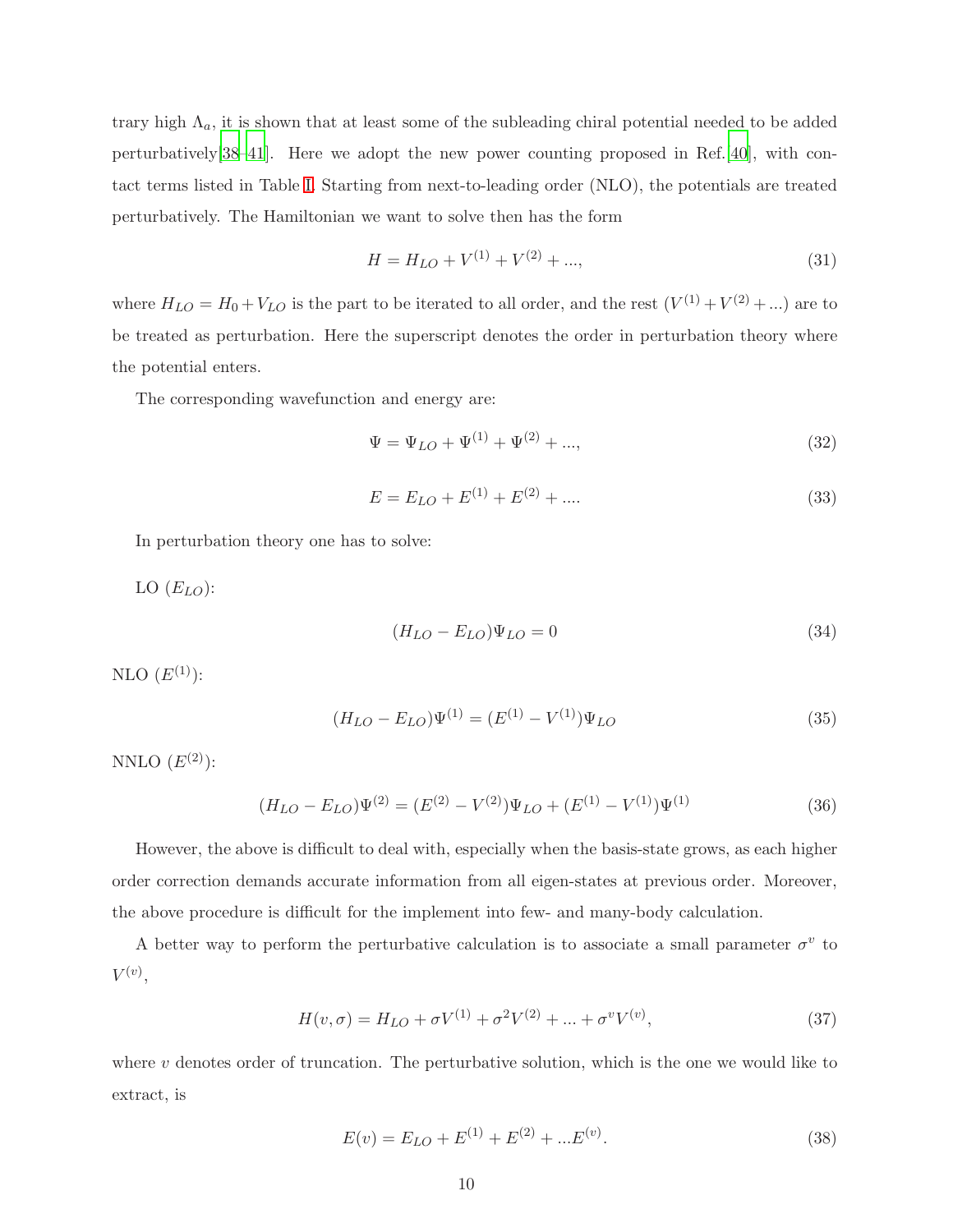On the other hand, denote the full non-perturbative eigen-energy (obtained by directly diago-nalizing Eq. [\(37\)](#page-9-0) truncated at order v) by  $\xi(v, \sigma)$ . One can express  $\xi(v, \sigma)$  as

$$
\xi(v,\sigma) = E_{LO} + \sigma E^{(1)} + \sigma^2 E^{(2)} + \dots \sigma^v E^{(v)} + O(\sigma^{v+1} Q^{v+1}).
$$
\n(39)

Then by varying  $\sigma$  and diagonalizing  $H(v, \sigma)$ , one can extract  $E^{(1,2,3,...)}$  in Eq. [\(38\)](#page-9-1).

We note that this method is very general and can be directly applied to few- and many-body calculations without modifying the existing codes.

# B. NLO and NNLO results

The NLO and NNLO phase shifts based on power counting of Ref.[\[40](#page-13-2)] are presented in Figs. [8](#page-19-0)[-11.](#page-22-0) Here Fig. [8](#page-19-0) and [9](#page-20-0) are for potential with intrinsic cutoffs  $\Lambda_c = 800$  MeV,  $\Lambda = 600$  MeV, and Fig. [10](#page-21-0) and [11](#page-22-0) are for  $\Lambda_c = 1000$  MeV,  $\Lambda = 800$  MeV. The subleading phase shifts are obtained perturbatively according to the method introduced in section IV A. The LECs are renormalized to reproduce the Nijmegen phase shifts up to the maximum  $T_{lab}$  shown in each channel. In  ${}^{3}S_{1} - {}^{3}D_{1}$ channel, the deuteron binding energy  $E_b = -2.224$  MeV is also adopted in the fit.

Unlike the conventional Weinberg counting, where the order of chiral potential equals to the order in the final amplitude, the same dose not necessary hold for the new power counting. Denote the leading (subleading) two-pion-exchange potential as  $TPE0 (TPE1)<sup>4</sup>$ , in most of the channels presented here, TPE0 enters at NLO and TPE1 enters at NNLO. For these cases potential up to TPE0 and TPE1 both enter as one insertion<sup>5</sup> in the LO wavefunction, and the resulting phase shifts are NLO and NNLO, respectively. However, when a non-vanishing  $O(Q)$  potential appears, such as in the  ${}^{1}S_{0}$  channel, NLO contains only contact terms and TPE0 enters at NNLO. Here NNLO includes one insertion of TPE0 and two insertions<sup>6</sup> of the  $O(Q)$  contact term.

As one can see, with the inclusion of NLO/NNLO contribution, the phase shifts converge already at  $(\omega, n_{max}) = (120, 10)$  for both of the potentials adopted here (the one with  $\Lambda_c = 800$ MeV,  $\Lambda = 600$  MeV and the other with  $\Lambda_c = 1000$  MeV,  $\Lambda = 800$  MeV). The reproduction of Nijmegen phase shifts are comparable to those obtained in the continuum[\[40\]](#page-13-2). For lower value of  $\omega$ , i.e.,  $\omega = 60$  MeV, the minimum  $n_{max}$  required for the NNLO phase shifts to converge ranges from  $n_{max} = 15 - 20$  depends on the channels. In general, the quality of fit we obtained are

<sup>&</sup>lt;sup>4</sup> In Weinberg counting, TPE0 equals to the NLO( $Q^2$ ) and TPE1 equals to the NNLO( $Q^3$ ) potential.

<sup>&</sup>lt;sup>5</sup> This means one only extracts  $E^{(1)}$  in Eq. [\(38\)](#page-9-1).

<sup>&</sup>lt;sup>6</sup> This is equivalent to evaluate up to  $E^{(2)}$  contribution coming from  $V^{(1)}$  in Eq. [\(38\)](#page-9-1).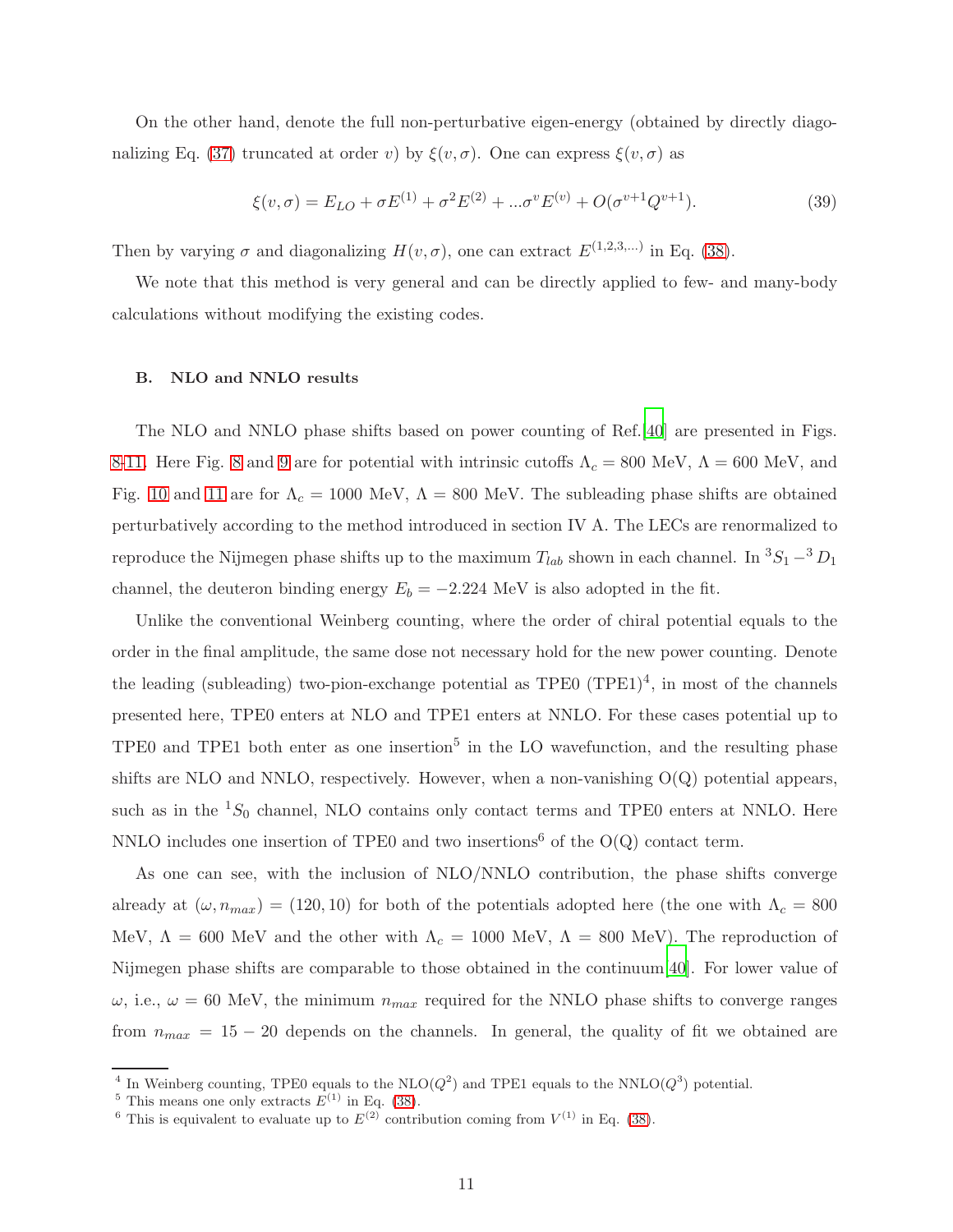comparable to those obtained by the standard Weinberg counting, with only one exception: the NNLO  ${}^{3}P_{1}$  channel. In this case, the same behavior is observed in the continuum as well[\[40](#page-13-2)]. This might suggest that the  $c_{1,3,4}$  adopted in TPE1 need to be re-adjusted, or an adoption of the  $\Delta(1232)$ −included potential is necessary in order to cure this behavior.

# V. CONCLUSION

We have performed a new approach to generate the chiral EFT potential in the truncated model space. We utilize the contact interactions presented in EFT to absorb the effects coming from both ultraviolet and infrared cutoffs. The connection between eigenstate of HO-basis and NN scattering phase shift are established by the J-matrix formalism. This allows a direct evaluation of NN scattering in HO-basis without applying a physical trap. In our procedure, the RG analysis can be carried out in a straight forward way as the results depends only on two scales: the infrared cutoff λ and the ultraviolet cutoff Λ. This paves a way to provide a truly model independent procedure to perform ab-initio calculations. Also, the perturbative treatment of chiral potential is carried out in the truncated model space through a method which is directly applicable to many-body calculation.

There are many possibilities to extend the current study. In particular, the interaction obtained in this work will be applied to the 3-, 4- and many-body calculations within the no-core-shell-model framework[\[42\]](#page-13-10).

# Acknowledgments

We thank A. Shirokov, N. Barnea, D. Lee, G. Hupin, M. Grasso, B.R. Barrett T. Papenbrock, R.J. Furnstahl and U. van Kolck for useful discussions and suggestions. More importantly, the author is grateful for the valuable discussions and supports from G. Orlandini and W. Leidemann. Part of this work was carried out in Univ. of Trento under MIUR grant PRIN-2009TWL3MX.

- <span id="page-11-0"></span>[1] S. Weinberg, Phys. Lett. B 251, 288 (1990).
- <span id="page-11-1"></span>[2] S. Weinberg, Nucl. Phys. B 363, 3 (1991).
- [3] C. Ordonez, L. Ray and U. van Kolck, Phys. Rev. Lett. 72, 1982 (1994); Phys. Rev. C53, 2086 (1996).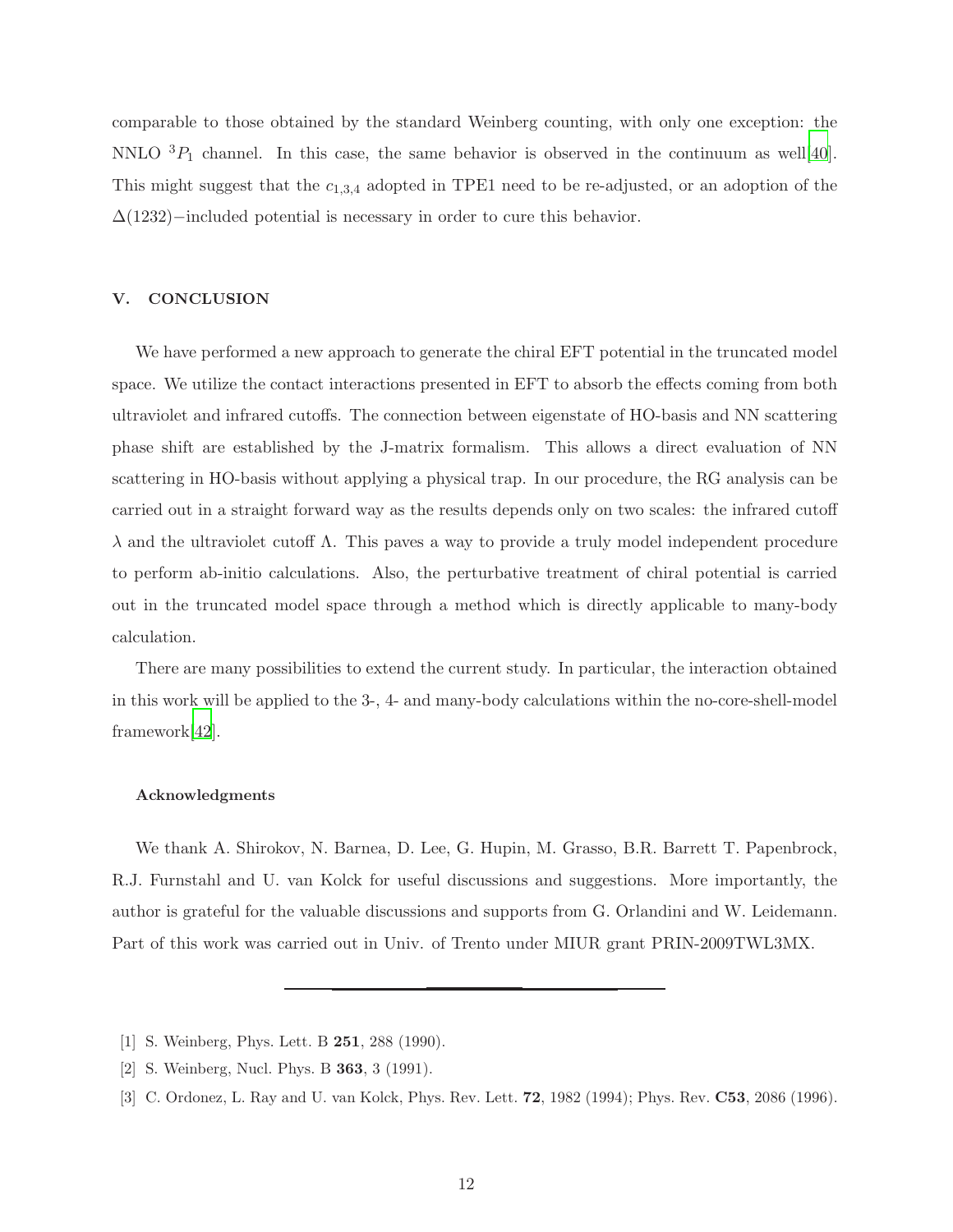- [4] E. Epelbaum, W. Glockle and U.-G. Meissner, Nucl. Phys. A 637, 107 (1998); Nucl. Phys. A 671, 295  $(2000).$
- [5] D. R. Entem and R. Machleidt, Phys. Lett. **B524**, 93 (2002); Phys. Rev. **C66**, 014002 (2002).
- [6] E. Epelbaum, W. Glockle and U.-G. Meissner, Nucl. Phys. A747, 362 (2005).
- [7] U. van Kolck, Prog. Part. Nucl. Phys. 43, 337 (1999).
- [8] P. F. Bedaque and U. van Kolck, Ann. Rev. Nucl. Part. Sci. 52, 339 (2002).
- [9] E. Epelbaum, H. W. Hammer and U. G. Meissner, Rev. Mod. Phys. 81, 1773 (2009).
- <span id="page-12-0"></span>[10] A. Nogga, R.G.E. Timmermans and U. van Kolck, Phys. Rev. C 72, 054006 (2005).
- <span id="page-12-1"></span>[11] S. Okubo, Prog. Theor. Phys. 12, 603 (1954); K. Suzuki and S.Y. Lee, Prog. Theor. Phys. 64, 2091 (1980); K. Suzuki, Prog. Theor. Phys. 68, 246 (1982); K. Suzuki and R. Okamoto, Prog. Theor. Phys. 70, 439 (1983).
- <span id="page-12-2"></span>[12] I. Stetcu, B.R. Barrett, P, Navratil, J.P. Vary, Phys. Rev. C 71, 044325 (2005).
- [13] I. Stetcu, B.R. Barrett, P, Navratil, U. van Kolck, Phys. Lett. B 653, (2007) 358.
- [14] I. Stetcu, B.R. Barrett, P, Navratil, U. van Kolck, J.P. Vary, Phys. Rev. A 76, 063613 (2007).
- [15] I. Stetcu, J. Rotureau, B.R. Barrett, U. van Kolck, J. Phys. G 37, 064033 (2010).
- [16] J. Rotureau, I. Stetcu, B.R. Barrett, M.C. Birse, U. van Kolck, Phys. Rev. A 82, 032711 (2010).
- [17] I. Stetcu, J. Rotureau, B.R. Barrett, U. van Kolck, Annals. Phys. 325, 1644-1666 (2010).
- <span id="page-12-3"></span>[18] J. Rotureau, I. Stetcu, B.R. Barrett, U. van Kolck, Phys. Rev. C 85, 034003 (2012).
- <span id="page-12-4"></span>[19] T. Busch, B.-G. Englert, K. Rzazewski, M. Wilkens, Found. Phys. 28, (1998) 549; S. Jonsell, Few-body Syst. 31 (2002) 255.
- <span id="page-12-5"></span>[20] T. Luu, M. Savage, A. Schwenk, J.P. Vary, Phys. Rev. C 82, 034003 (2010).
- <span id="page-12-6"></span>[21] S. Tolle, H.-W. Hammer and B. Ch. Metsch, Comptes Rendus Physique 12, 59 70 (2011); J. of Physics G 40, 055004 (2013).
- <span id="page-12-7"></span>[22] S. Binder, A. Ekstrom, G. Hagen, T. Papenbrock and K.A. Wendt, Phys. Rev. C 93 044332 (2016).
- <span id="page-12-8"></span>[23] W. C. Haxton, Phys. Rev. C. 77 034005 (2008).
- <span id="page-12-9"></span>[24] Kenneth S. McElvain and W.C. Haxton, [arXiv:1607.06863](http://arxiv.org/abs/1607.06863) [nucl-th].
- <span id="page-12-10"></span>[25] A. M. Shirokov, A. I. Mazur, S. A. Zaytsev, J. P. Vary, and T. A. Weber, Phys. Rev. C 70 044005 (2004); Phys. Lett. B 621 96-101 (2005).
- [26] A. M. Shirokov, J. P. Vary, A. I. Mazur, and T. A. Weber, Phys. Lett. B 644, 33 (2007).
- <span id="page-12-11"></span>[27] P. Maris, J. P. Vary, and A. M. Shirokov, Phys. Rev. C 79, 014308 (2009).
- <span id="page-12-12"></span>[28] S. N. More, A. Ekstrom, R. J. Furnstahl, G. Hagen, and T. Papenbrock, Phys. Rev. C 87 044326 (2013).
- [29] R. J. Furnstahl, S. N. More, and T. Papenbrock, Phys. Rev. C89 044301 (2014).
- <span id="page-12-13"></span>[30] S. Konig, S. K. Bogner, R. J. Furnstahl, S. N. More, and T. Papenbrock, Phys. Rev. C 90 064007 (2014).
- <span id="page-12-14"></span>[31] Sidney A.Coon, Matthew I. Avetian, Michael K.G. Kruse, U. van Kolck, Pieter Maris and James P. Vary, Phys. Rev. C86 054002 (2012).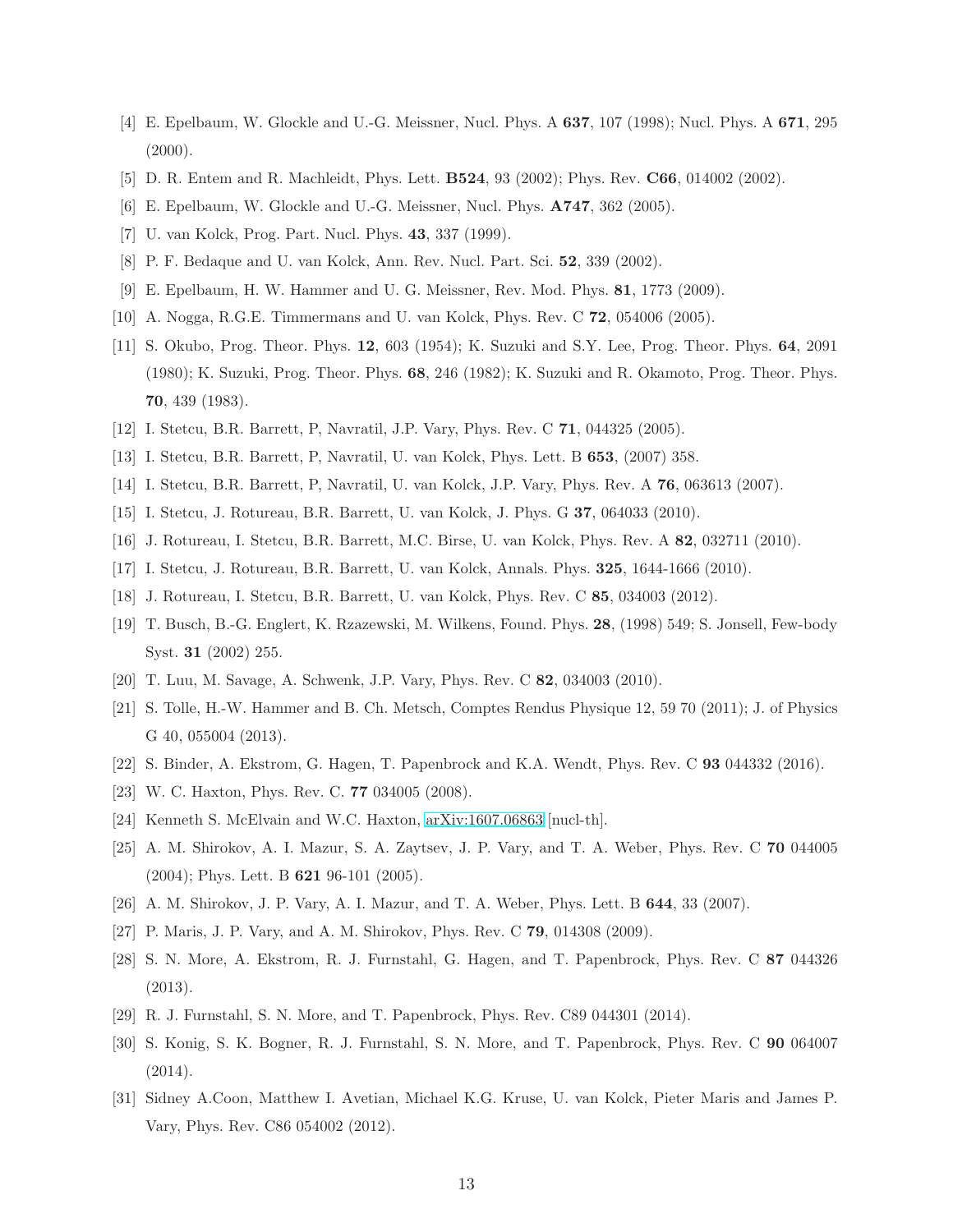- <span id="page-13-0"></span>[32] C.-J. Yang, Ch. Elster and D. R. Phillips, Phys. Rev. C 80, 034002 (2009), Phys. Rev. C 80, 044002 (2009); Ch. Zeoli, R. Machleidt, D. R. Entem, [arXiv:1208.2657](http://arxiv.org/abs/1208.2657) [nucl-th].
- <span id="page-13-3"></span>[33] H. A. Yamani, L. Fishman, J. Math. Phys., 16, 410 (1975).
- <span id="page-13-4"></span>[34] G. F. Filippov and I. P. Okhrimenko, Yad. Fiz. 32, 932 (1980) [Sov. J. Nucl. Phys. 32, 480 (1980)]; G. F. Filippov, Yad. Fiz. 33, 928 (1981) [Sov. J. Nucl. Phys. 33, 488 (1981)].
- <span id="page-13-5"></span>[35] Yu. F. Smirnov and Yu. I. Nechaev, Kinam 4, 445 (1982); Yu. I. Nechaev and Yu. F. Smirnov, Yad. Fiz. 35, 1385 (1982) [Sov. J. Nucl. Phys. 35, 808 (1982)].
- <span id="page-13-6"></span>[36] J. R. Bergervoet, P. C. van Campen, R. A. M. Klomp, J. L. de Kok, T. A. Rijken, V. G. J. Stoks and J. J. de Swart, Phys. Rev. C 41, 1435 (1990).
- <span id="page-13-7"></span>[37] V. G. J. Stoks, R. A. M. Klomp, C. P. F. Terheggen and J. J. de Swart, Phys. Rev. C 49, 2950 (1994).
- <span id="page-13-1"></span>[38] M. C. Birse, Phys. Rev. C74, 014003 (2006); Phys. Rev. C76, 034002 (2007); PoS CD09, 078 (2009).
- [39] M. P. Valderrama, Phys. Rev. C83, 024003 (2011), Phys. Rev. C84, 064002 (2011).
- <span id="page-13-2"></span>[40] Bingwei Long and C. J. Yang, Phys. Rev. C84, 057001 (2011), Phys. Rev. C85, 034002 (2012), Phys. Rev. C86, 024001 (2012).
- <span id="page-13-9"></span>[41] Bingwei Long, Phys. Rev. C 88, 014002 (2013).
- <span id="page-13-10"></span>[42] P. Navratil, J.P. Vary, B.R. Barrett, Phys. Rev. Lett. 84 (2000) 5728; Phys. Rev. C 62, 054311 (2000).



<span id="page-13-8"></span>FIG. 1: <sup>1</sup>S<sub>0</sub> LO phase shift as a function of laboratory energy  $T_{lab} = 0 - 50$  MeV. Here the black-dot represent the Nijmegen phase shift, and each colored-line represents the phase shift with various  $n_{max}$ , where  $\omega$  is fixed to 20 MeV except for the one with the "+" sign. Here the result is renormalized to give  $a_0 = -23.7$  fm, and the potential has intrinsic cutoffs  $\Lambda_c = 800$  MeV,  $\Lambda = 600$  MeV.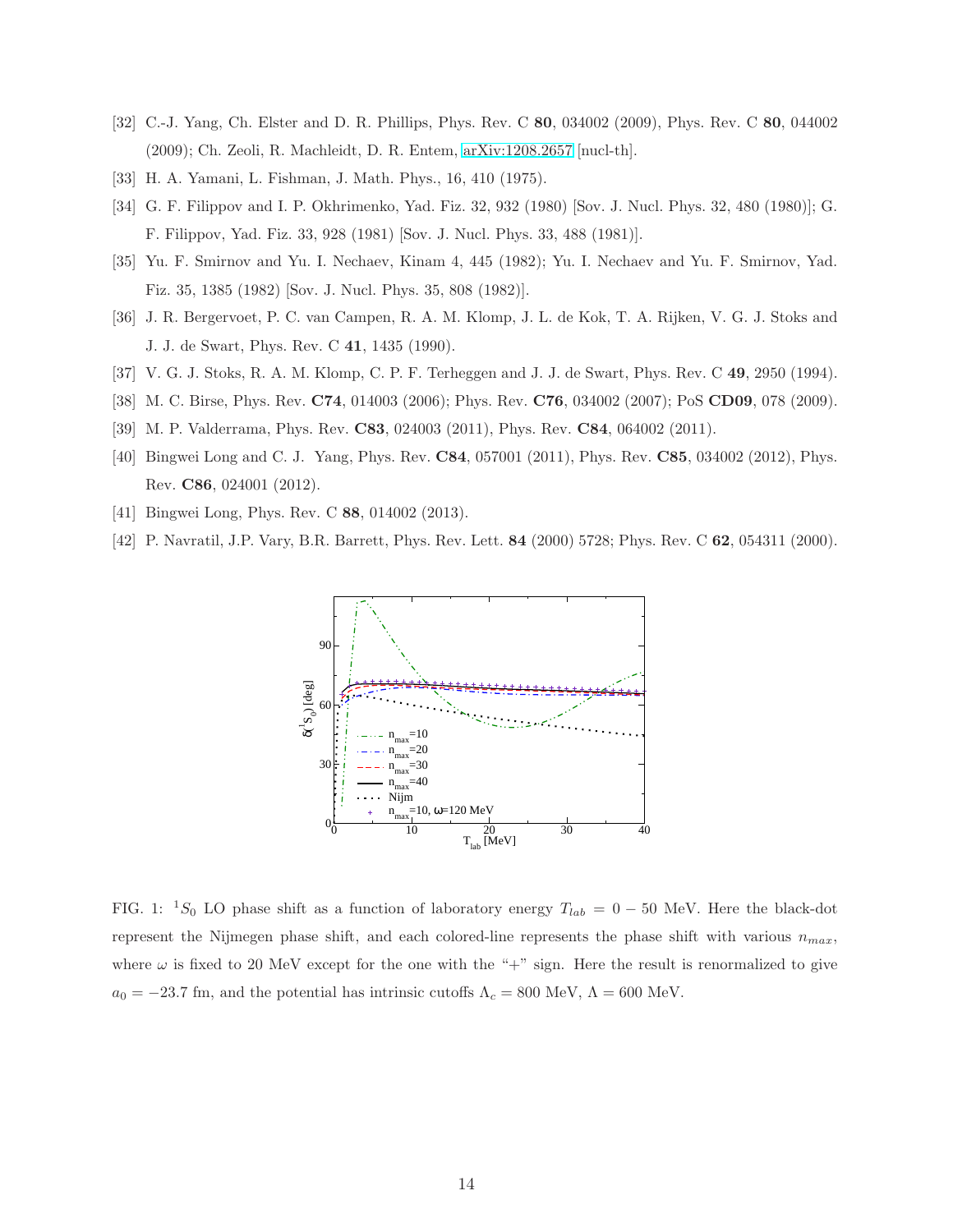

<span id="page-14-0"></span>FIG. 2: <sup>1</sup>S<sub>0</sub> LO phase shift as a function of laboratory energy  $T_{lab} = 0 - 300$  MeV. Here the black circles represent phase shift obtained by Busch formula, and the red line represents the phase shift obtained by J-matrix method. Here  $n_{max} = 10$ ,  $\omega = 20$  MeV, and the potential has intrinsic cutoffs  $\Lambda_c = 800$  MeV,  $\Lambda=600$  MeV.



<span id="page-14-1"></span>FIG. 3: <sup>1</sup>S<sub>0</sub> LO phase shift as a function of laboratory energy  $T_{lab} = 0-300$  MeV. Here phase shifts obtained by Busch formula (colored-symbol) are compared to those obtained by J-matrix method (colored-line). Here  $n_{max} = 20, 40, 60, \text{ and } \omega = 20 \text{ MeV}$ . The potential has intrinsic cutoffs  $\Lambda_c = 1000 \text{ MeV}$ ,  $\Lambda = 800 \text{ MeV}$ .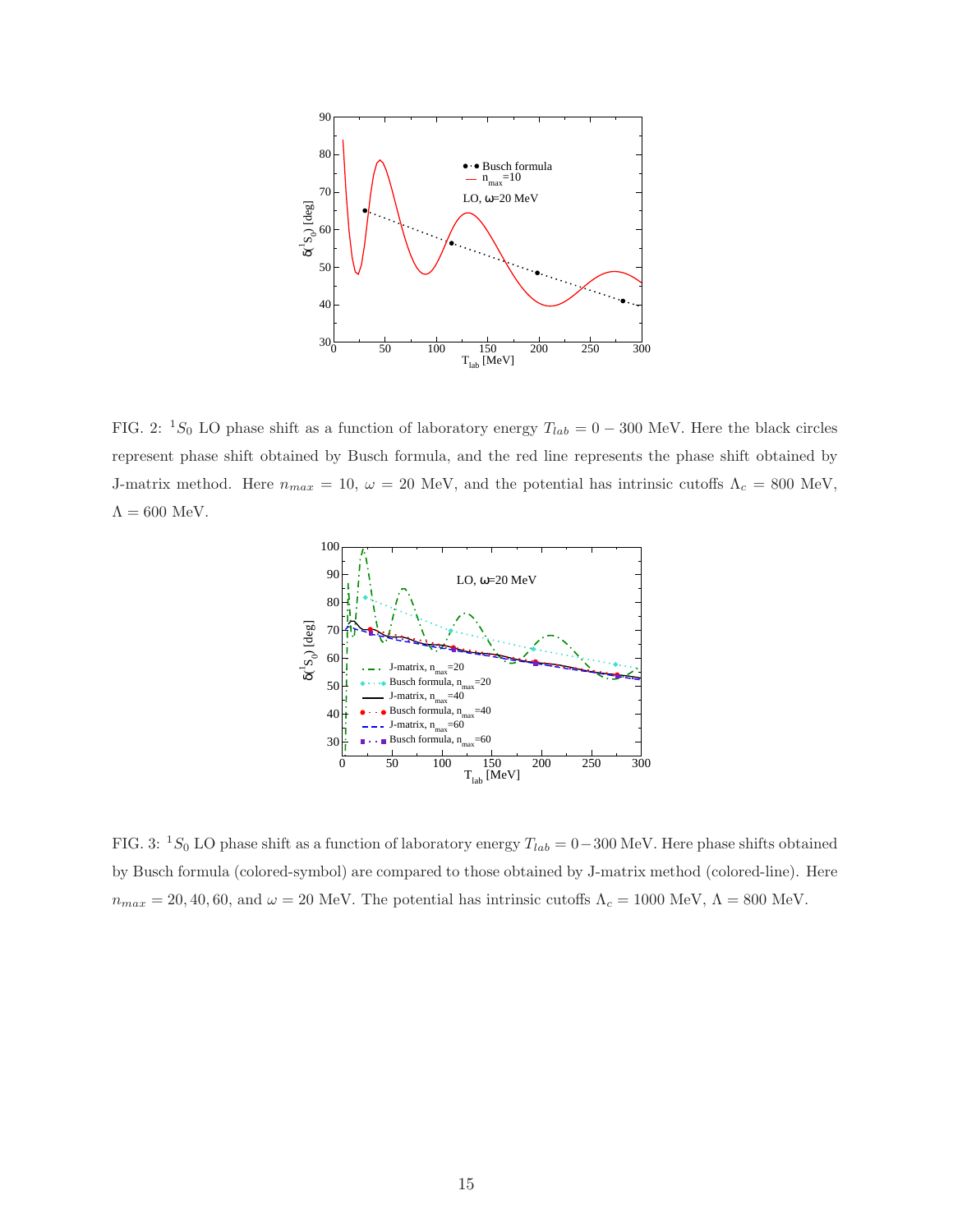

<span id="page-15-0"></span>FIG. 4:  ${}^{3}S_{1}$  LO phase shift as a function of laboratory energy  $T_{lab} = 0 - 60$  MeV. Here the black-dot represent the Nijmegen phase shift, and each colored-line represents the phase shift with various  $n_{max}$ , where  $\omega$  is fixed to 20 MeV. The LEC is renormalized to reproduce  $a_0 = 5.4$  fm in the left panel, and is renormalized to reproduce the deuteron binding energy  $E_b = -2.225$  MeV in the right panel. The potential has intrinsic cutoffs  $\Lambda_c=800$  MeV,  $\Lambda=600$  MeV.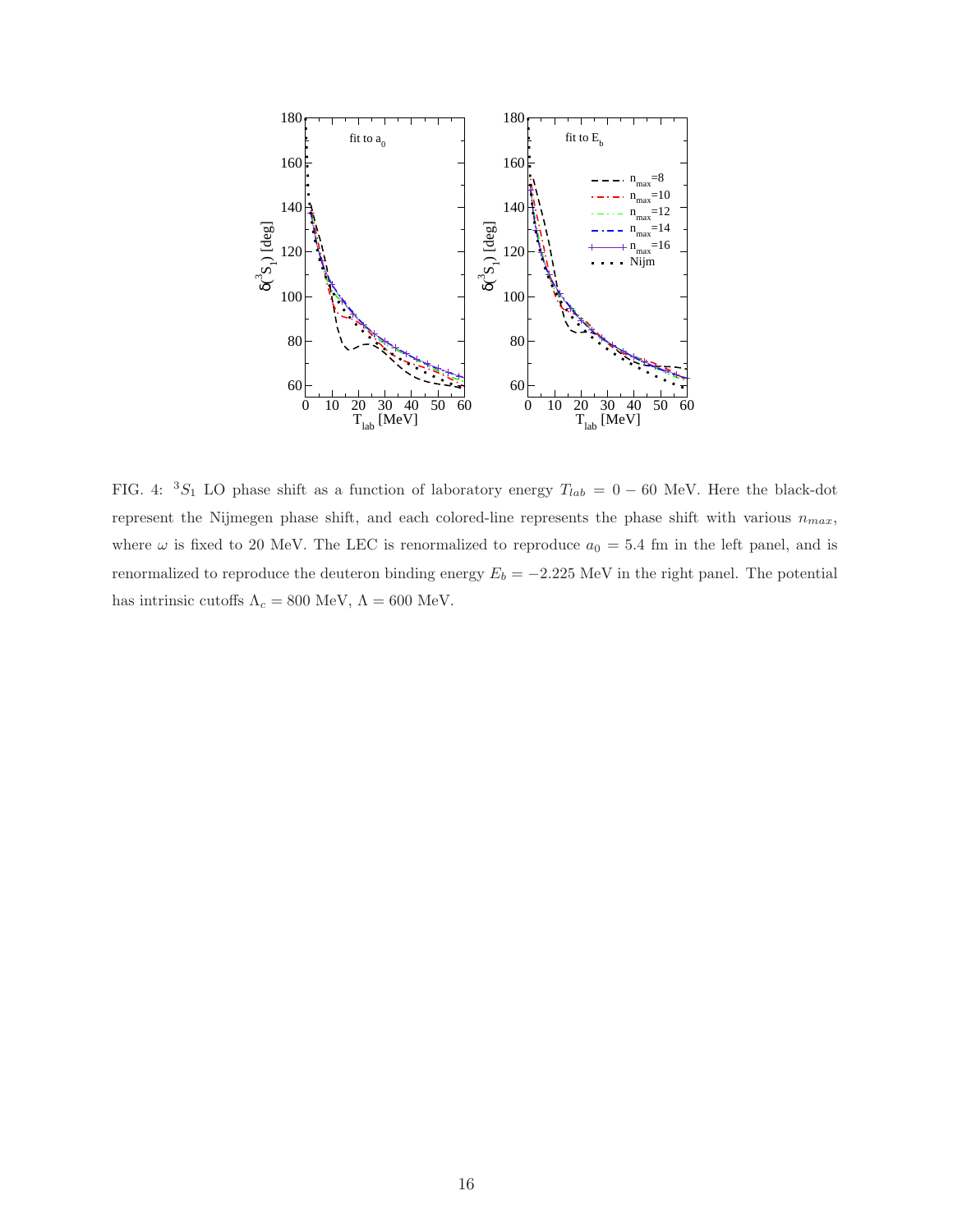

<span id="page-16-0"></span>FIG. 5: Leading order phase shifts as a function of laboratory energy  $T_{lab}$ . Here the black-dot represent the Nijmegen phase shift, and each colored-line represents the phase shift with various  $n_{max}$ , where  $\omega$  is fixed to 20 MeV, and the potential has intrinsic cutoffs  $\Lambda_c=800$  MeV,  $\Lambda=600$  MeV.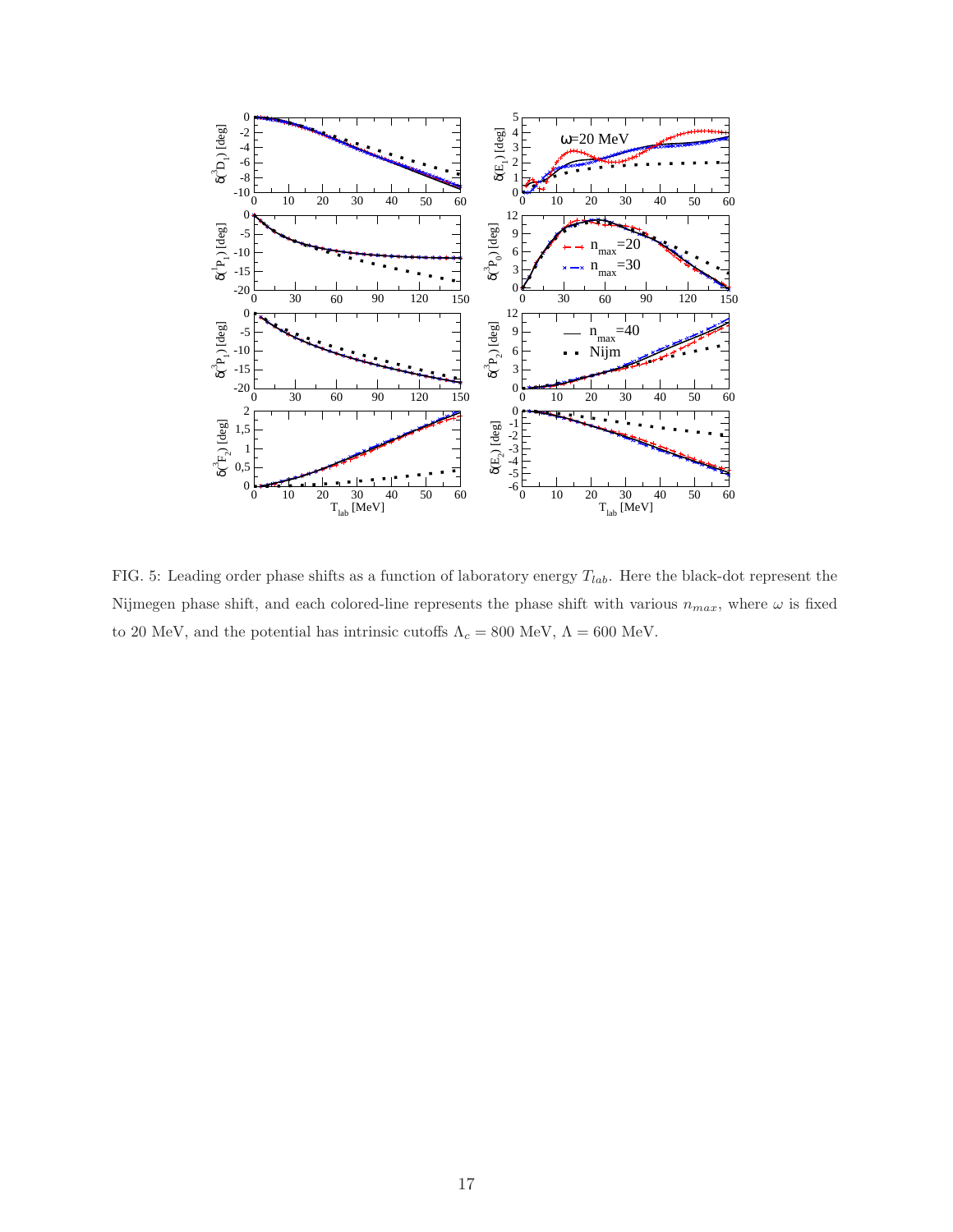

<span id="page-17-0"></span>FIG. 6: Leading order phase shifts as a function of laboratory energy  $T_{lab}$ . Here the black-dot represent the Nijmegen phase shift, and each colored-line represents the phase shift with various  $n_{max}$ , where  $\omega$  is fixed to 120 MeV, and the potential has intrinsic cutoffs  $\Lambda_c=1000$  MeV,  $\Lambda=800$  MeV.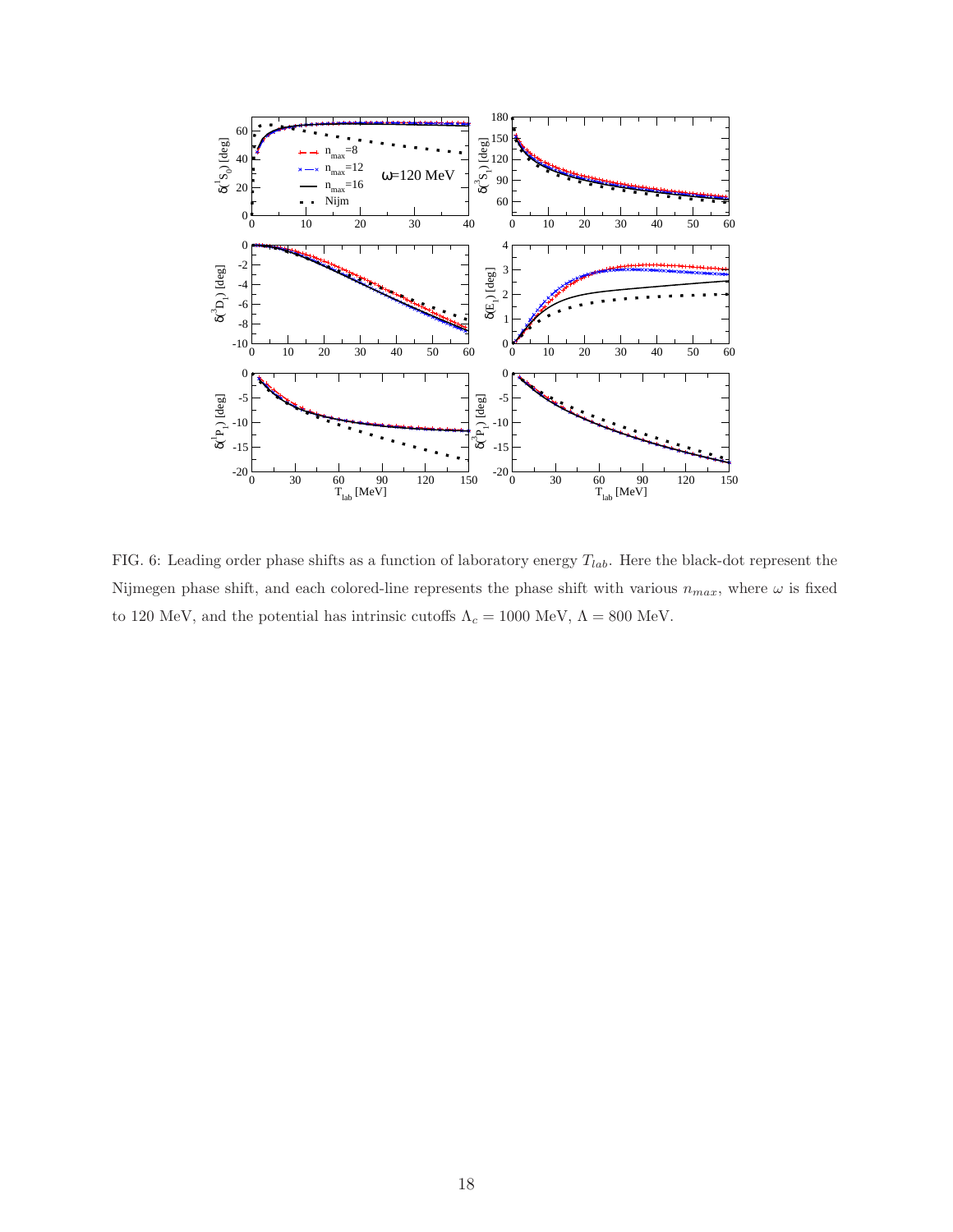

<span id="page-18-0"></span>FIG. 7: Leading order phase shifts as a function of laboratory energy  $T_{lab}$ . Here the black-dot represent the Nijmegen phase shift, and each colored-line represents the phase shift with various  $N_{max}$ , where  $\omega$  is fixed to 120 MeV, and the potential has intrinsic cutoffs  $\Lambda_c=1000$  MeV,  $\Lambda=800$  MeV.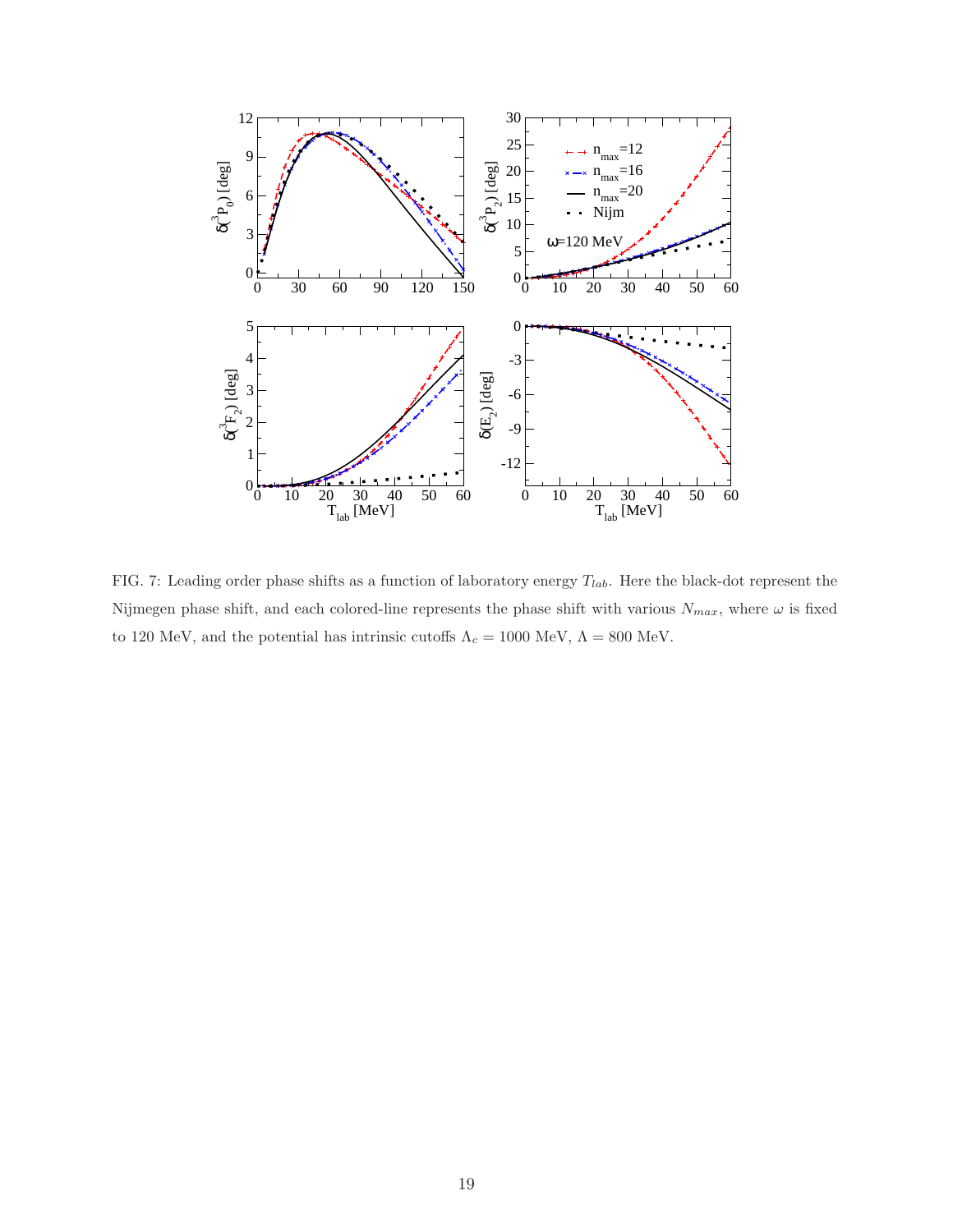

<span id="page-19-0"></span>FIG. 8: NLO and NNLO coupled-channel phase shifts as a function of laboratory energy  $T_{lab}$ . Here the black-dot represent the Nijmegen phase shift, and each colored-line represents the phase shift with various  $n_{max},$  where  $\omega$  is fixed to 120 MeV and the intrinsic cutoffs are  $\Lambda_c=800$  MeV,  $\Lambda=600$  MeV.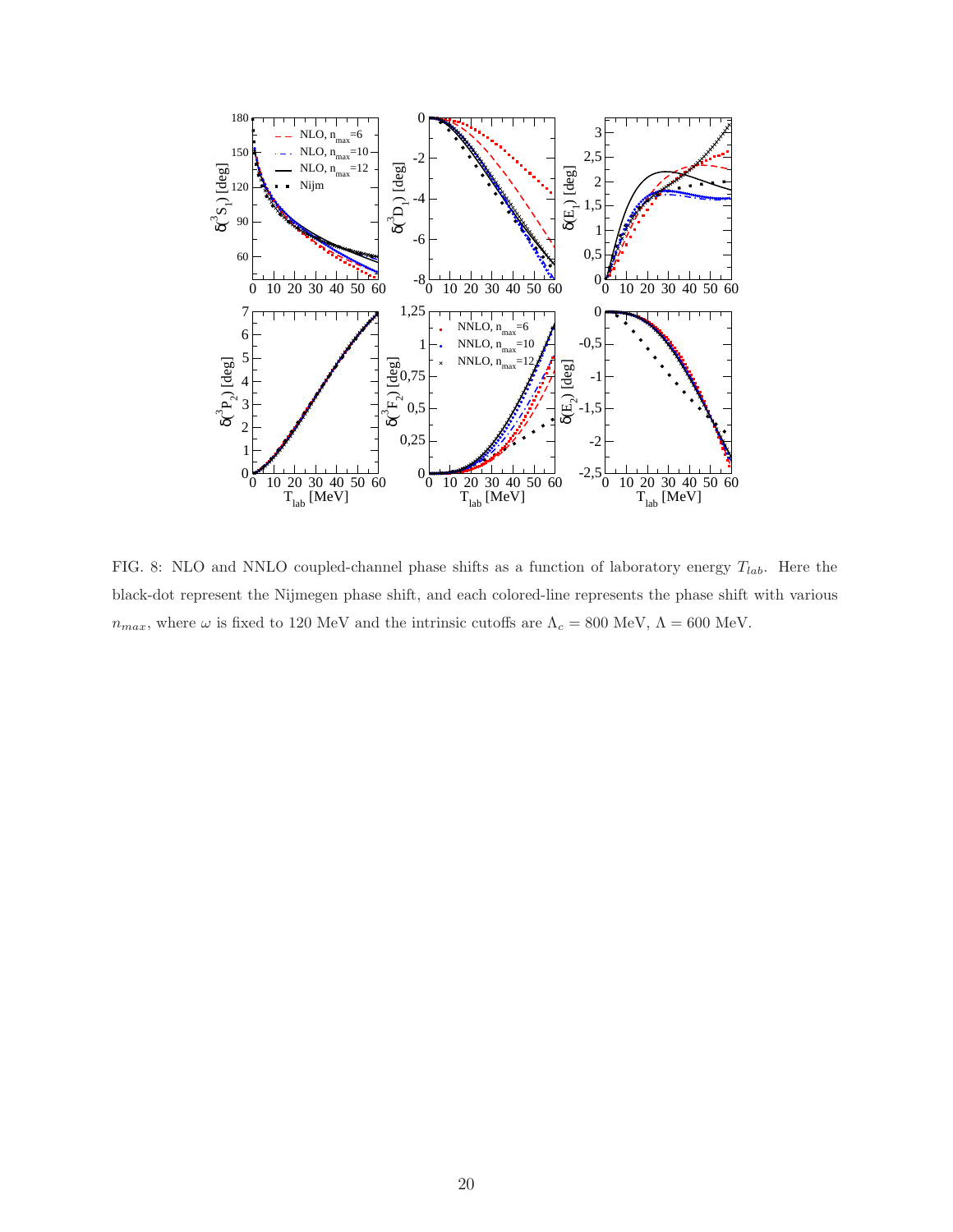

<span id="page-20-0"></span>FIG. 9: NLO and NNLO uncoupled-channel phase shifts as a function of laboratory energy  $T_{lab}$ . Here the black-dot represent the Nijmegen phase shift, and each colored-line represents the phase shift with various  $n_{max},$  where  $\omega$  is fixed to 120 MeV and the intrinsic cutoffs are  $\Lambda_c=800$  MeV,  $\Lambda=600$  MeV.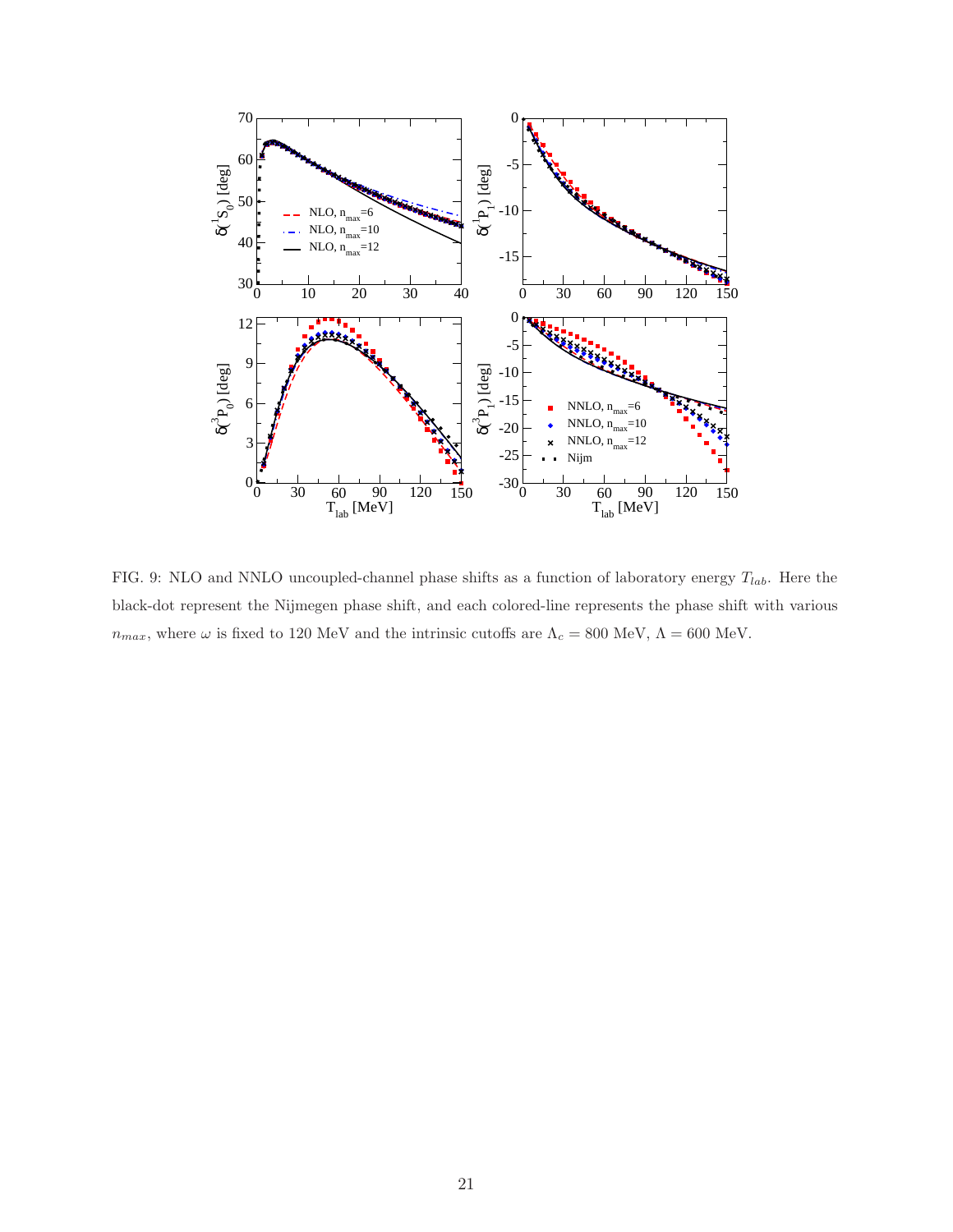

<span id="page-21-0"></span>FIG. 10: NLO and NNLO coupled-channel phase shifts as a function of laboratory energy  $T_{lab}$ . Here the intrinsic cutoffs are  $\Lambda_c = 1000$  MeV,  $\Lambda = 800$  MeV, and black-dot represent the Nijmegen phase shift. Each colored-line represents the phase shift at various order and combination of  $(\omega, n_{max})$ . Label (A) stands for  $(\omega, n_{max})$ =(120 [MeV],8) for  ${}^{3}S_{1}$  –<sup>3</sup>  $D_{1}$  channel and (120 [MeV],6) for  ${}^{3}P_{2}$  –<sup>3</sup>  $F_{2}$  channel, and (B) stands for  $(\omega, n_{max})$ =(60 [MeV],19) for  ${}^{3}S_{1}$  – ${}^{3}D_{1}$  channel and (60 [MeV],15) for  ${}^{3}P_{2}$  – ${}^{3}F_{2}$  channel.